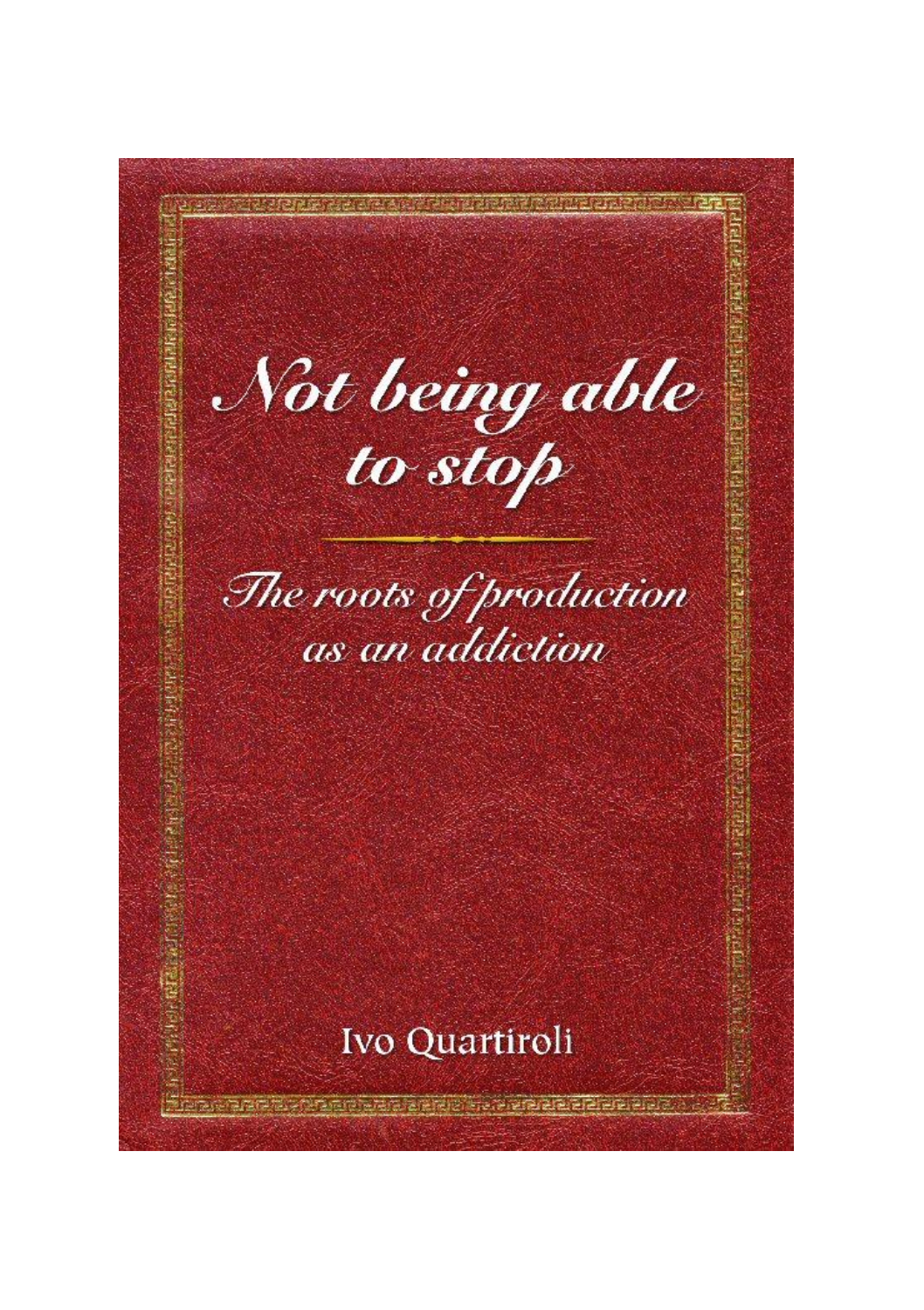

Ivo Quartiroli

# **Not being able to stop**

The roots of production as an addiction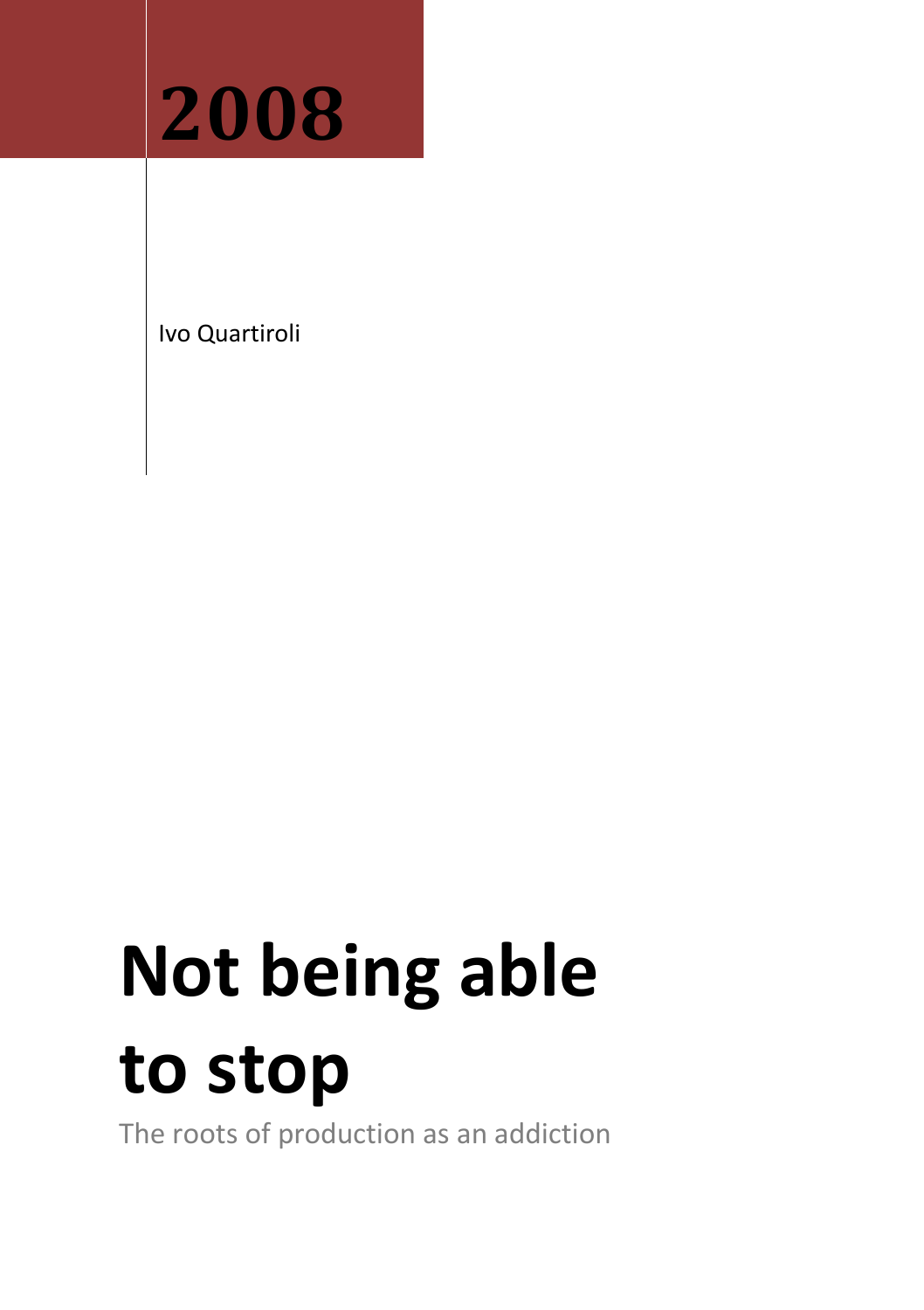# **Production and happiness?**

There is a deep belief in our society about the economy, on whose basis governments are created and destroyed, entire lives are dedicated, and newspaper headlines are written. Even though they may have differing ideas about management of the economy and allocation of resources between social groups, every Western political and social party agrees on one point: constant growth of the economy is good and right.

This implies an increase in production, gross domestic product, consumption, export, employment, credit and financial services, and everything connected with them. Again, despite environmental and economic disasters.

Without adopting the rhetorical attitude, "It was better when it was worse," let us see what changes growth of the economy has brought about in Western society. The first question that comes to mind – embarrassing, but simple and revealing – is whether economic growth has brought more personal happiness.

Without a doubt, in the last century better economic conditions have created an improvement in education, life expectancy, and in the health system. These aspects, necessary for adequate human and social development, have definitely come into being thanks to a Viagra-induced economy. However, in the West, having gone far beyond our basic needs, are we or are we not happier?

The answer is both yes and no. Much research has been done on this in developed countries. As is to be expected, poverty brings unhappiness, but once we have reached a dignified standard of living, an increase in income is no longer proportional to an increase in happiness. Beyond a certain point, quantifiable in the

Ivo Quartiroli – Not being able to stop *www.innernet.it* - *www.indranet.org* 1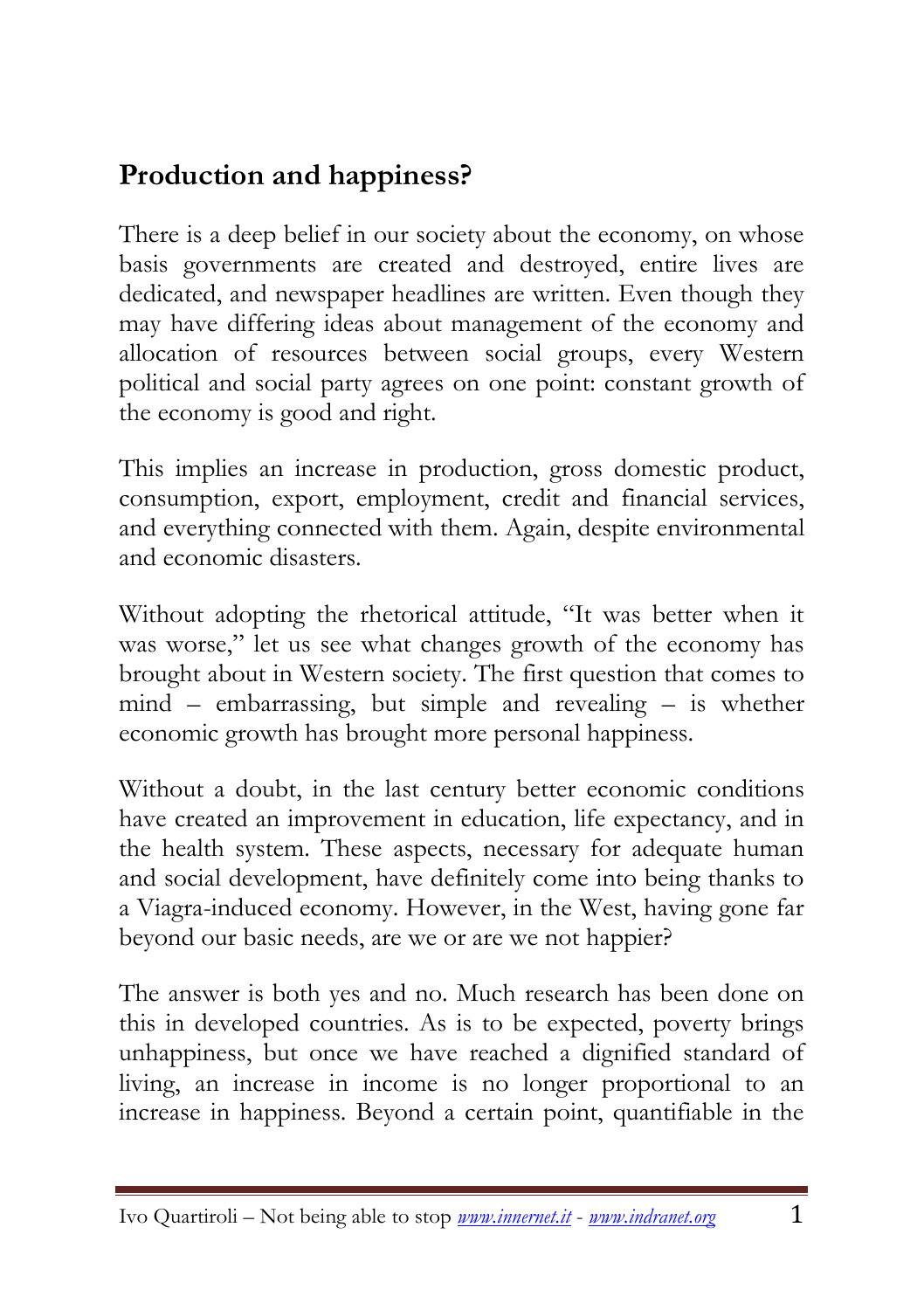economic means of an average working person, the level of happiness does not increase. In other words, an office clerk has no reason to envy his rich employer or an overpaid executive or manager. In general, from the increased affluence manifest after the 1950s in developed countries, a parallel growth in collective happiness did not follow. The truth is the opposite.

Modern people are much more inclined to depression and mental diseases in general than our predecessors. A 25-year-old today is three to 10 times more at risk of suffering from serious depression than a young person of the same age in the 1950s. More than 20% of teenagers have anxiety and depression problems, while an average adolescent of today would have been considered a pathological case only a few decades ago. The use of antidepressives and psychotropic drugs is constantly increasing.

Depression is democratically divided across all social classes, with some partiality toward managers, the leading characters in economic growth. An alarming percentage of top executives suffer from serious depression and this percentage is only growing. The commanders-in-chief, exhausted, are falling off their horses.<sup>1</sup>

The current consumer-based development model is ravaging the planet and its inhabitants, including the economists themselves. The consequences of overproduction for the earth's resources and for Third World populations which live well under the dignified living standards necessary to achieve even a minimal quantum of happiness are visible to all. On this, it is absurd to dub the entire automation mechanism which was devised to be a substitute to work as unemployment and to thus give it a negative connotation.

In this approach, producing is a must, despite its effects on people's health. We cannot stop, and it is equally absurd that in the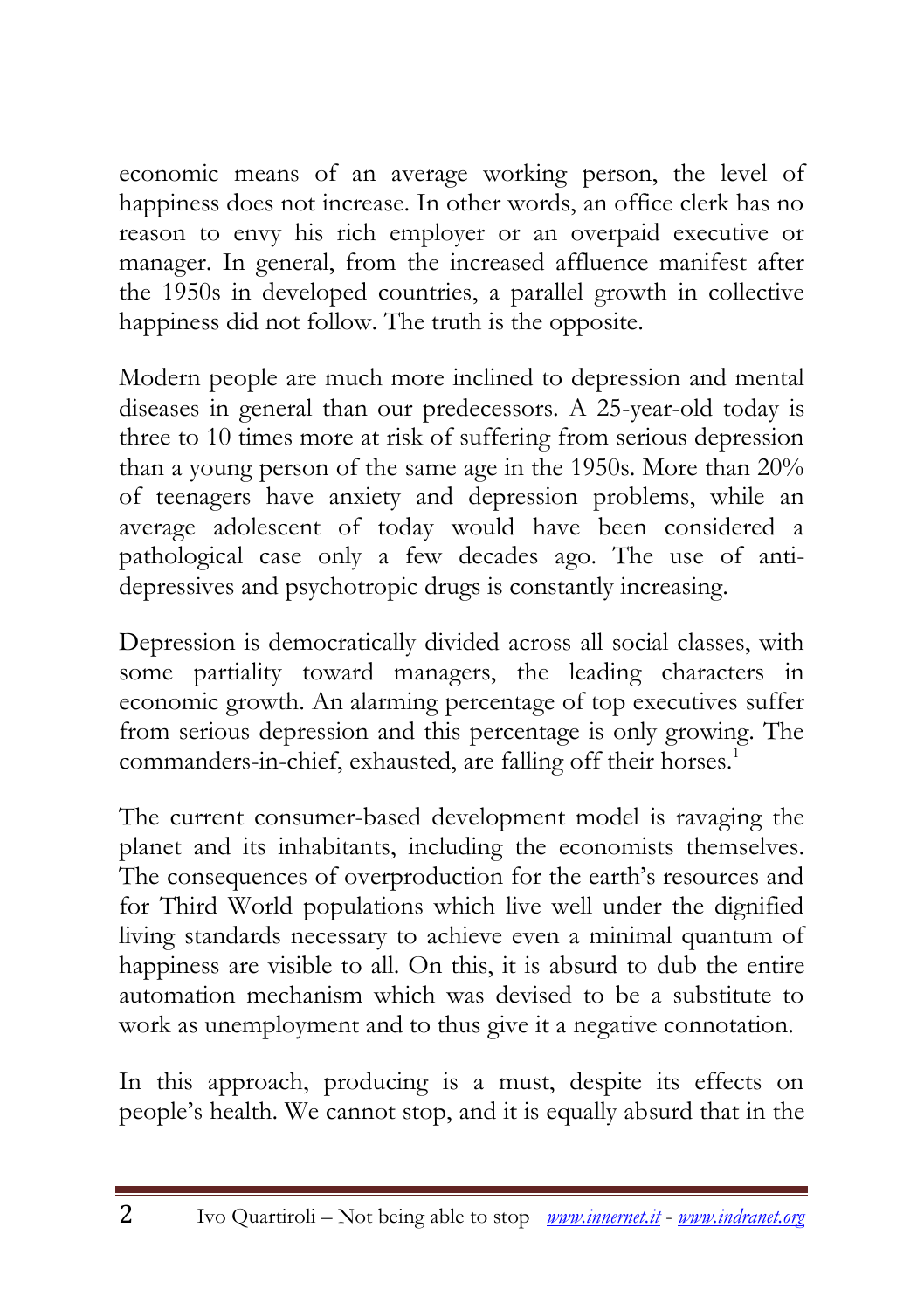wealthier countries, with the US and Japan in the lead, workers are taking fewer vacations.

Deforestation, tobacco sales and the related cancer treatments, sale of psychotropic drugs, road accidents, production and disposal of toxic waste, unauthorized building, arms for war and to fight crime are all included in the main economic indicator, viz. the gross domestic product.

In order to be able to say that politicians are doing a good job and that the economy is strong, even activities related to social discomfort and environmental exploitation are accounted for as items producing welfare. You can't be too fussy when you have to present your voters with "economic results".

For decades, it was considered by the Western world that communism prevented freedom and global welfare. Capitalism has come out the winner. Why is it then that the richer part of the world is mortally depressed and the rest of the world still suffers from hunger, war and disease?

What happened to the illusion of welfare for all? In poor countries people are dying from hunger and in the developed ones they die of excessive eating and stress, being unable to stop. What is preventing the Western countries from looking for an alternative model to that based on increase of consumption?

## **Religious roots**

In the Western collective unconscious there are layers of deep conviction that do not allow us to abandon the illusion that everything good will come from economic development. The layer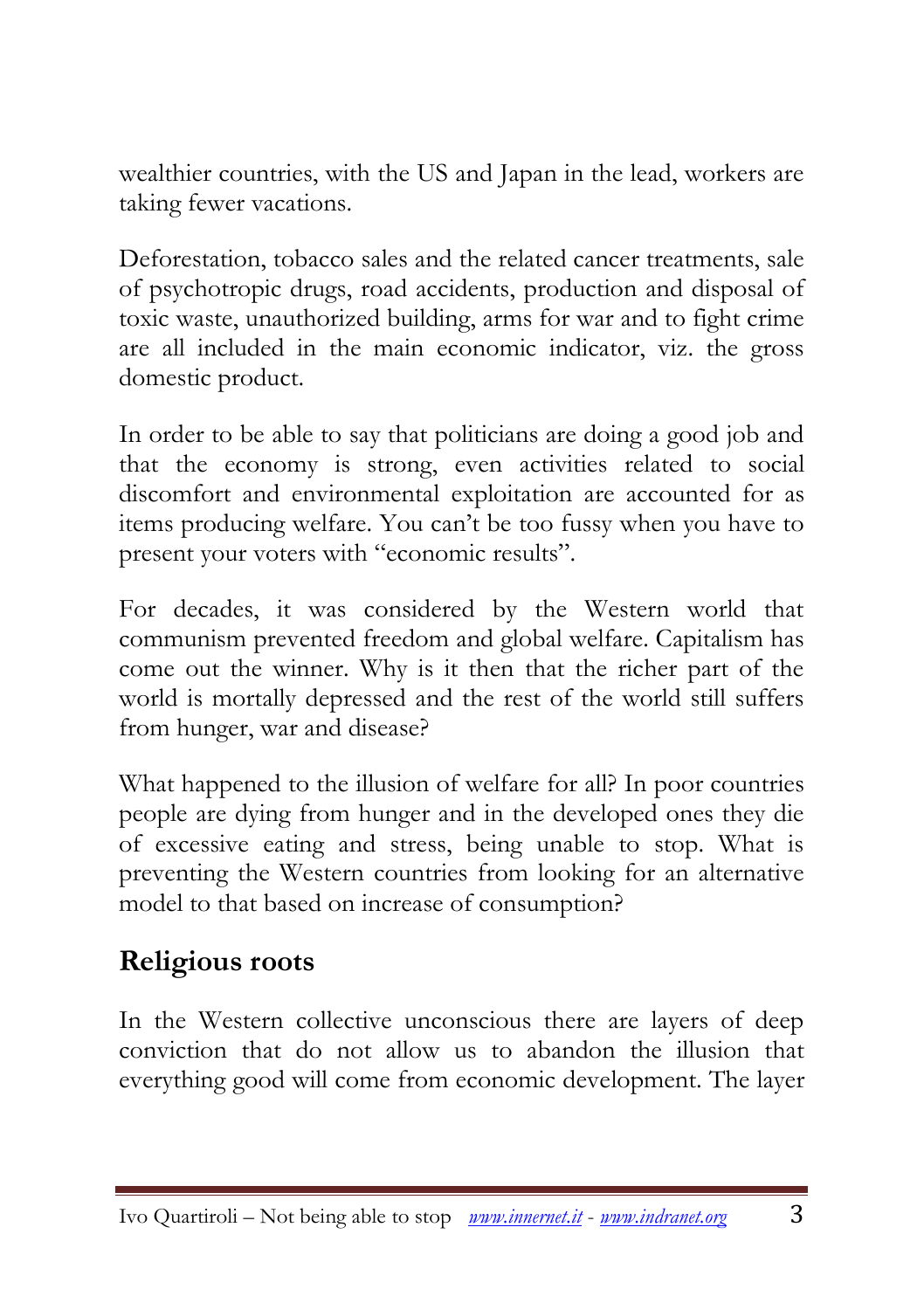that includes the most evident ideas that are the driving force behind these productive efforts are below.

1) The expectation of a better world (welfare, peace, justice, democracy, rights) through production, distribution and consumption of goods and technologies.

2) The necessity to act in the world to achieve such goals. To this end, the exploitation of the earth's natural and productive resources is essential in order to oil the machines of production. Free accesses to the earth's resources and the various nations' consent for it are significant features in this. The consequence of this is the call to export the economic–political and cultural Western systems, a phenomenon otherwise known as globalization.

3) All actions are carried out compulsively and in a rush, a crucial factor which hinders the ability to remain aware of ones inner state and of the social and environmental consequences that these actions could incur in the middle/long run.

4) The future envisioned at first never comes about, despite what one has achieved up to that point, and the only way out is to multiply the efforts made.

This mechanism is like a vicious circle that recalls drug addiction.

Although this vision of the world is a predominant trait in ideologies that see in the free market the solution to all evil, the Western world is almost entirely permeated by it. The roots of this way of thinking are much more ancient than the political/social divisions that have emerged after the industrial revolution and the ones between communism, fascism, and economic liberalism.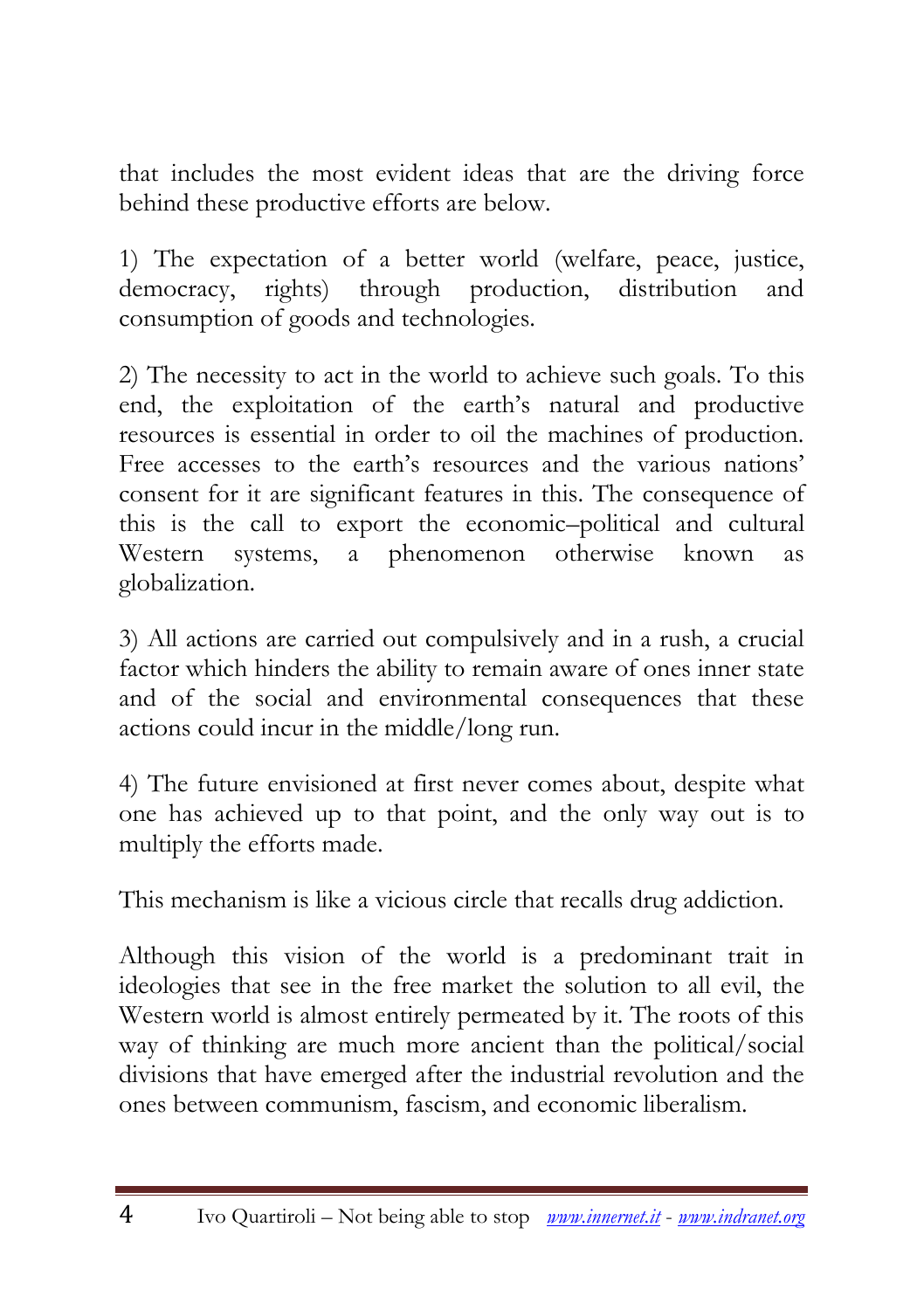Where does the initial idea of a better world being created through production of goods come from? *The deep roots of this germinal idea come from the Judeo–Christian tradition.*

The Bible says that God created humankind at the very end of creation. The world and everything in it existed before human beings and it is something profoundly different from mankind, which was created in God's image and likeness. The rest of the universe is something objective, "out there," amongst "objects" created by the divine. But, as opposed to human beings, what is non-human is not so closely connected to the divine; in actual fact, devoid of the divine element, it is merely objective matter.

B. Alan Wallace in his *The taboo of subjectivity* senses that all research is aimed at the "objective" side of creation rather than at human "subjectivity."

> In order for man to comprehend God's creation, he must divest his modes of inquiry of all that is merely human, which, after all, came at the very end of creation. Man must explore the universe in ways that approximate God's own perspective on creation.

> He must seek to view the world beyond the confines of his own subjectivity, just as God transcends the natural world. In short, he must seek a purely *objective* (divine) God's-eye view and banish all *subjective* (profane) influences from his empirical and analytical research into the objective universe. In this way, the seeds of objectivism were introduced into Mediterranean thought by Jewish, Christian, and Muslim theology.<sup>2</sup>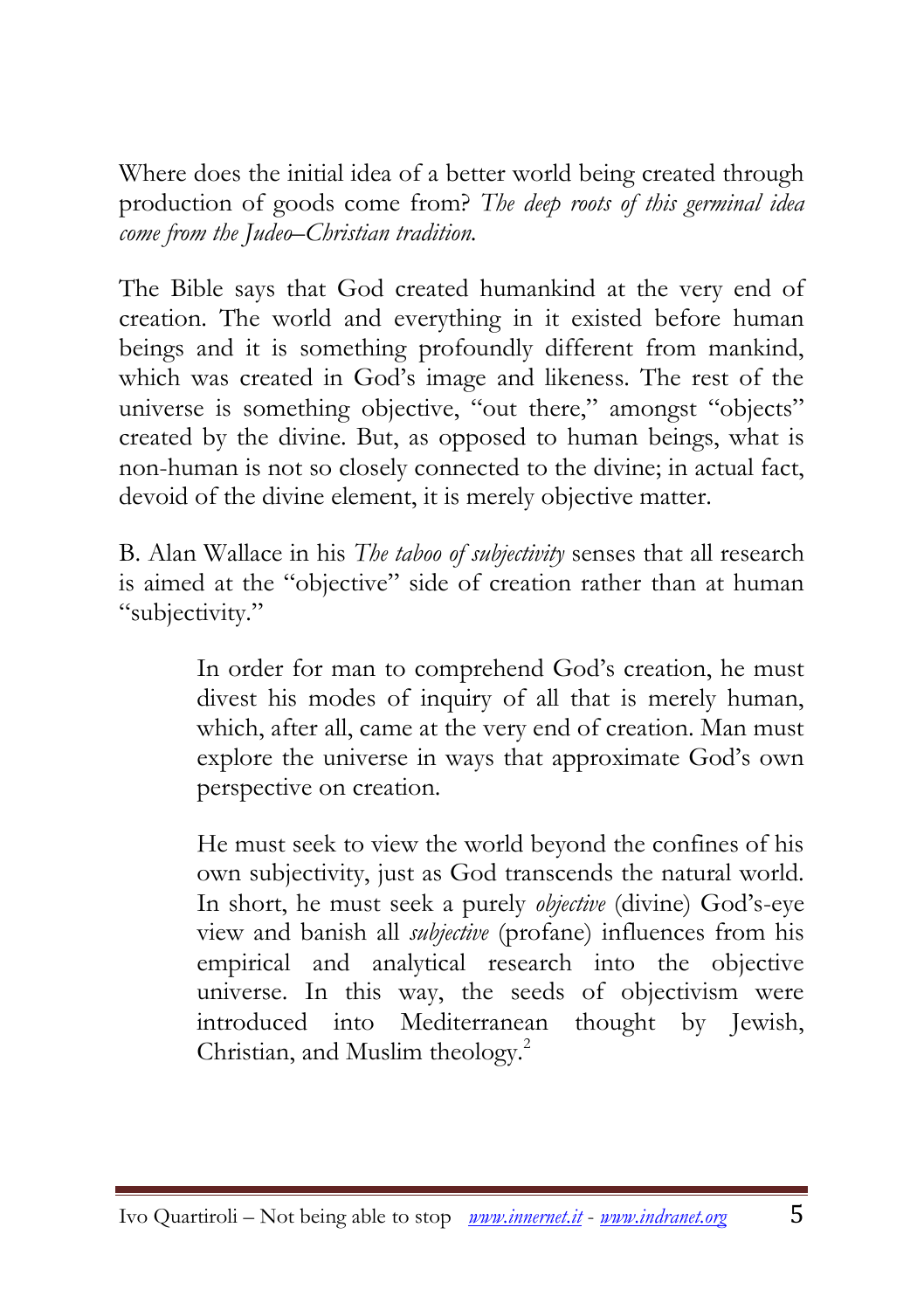We understand from the scriptures that only human beings were created in God's own image and likeness. (However, we will see how, according to the same tradition, humankind will never be able to reach the divine on earth.) The Bible also says that nature was created so that human beings could make use of it for their own benefit.

Man therefore has the right, bestowed on him by a superior authority, to use all things created for personal aims. Christianity adds to this the ingredient of having a special given place in creation, the concepts of sin and free will. Human beings, although born into original sin, are also given free will; therefore, they can decide whether to act for good rather than evil and thus redeem themselves. We will explore how these messages have been essential for the technological and social development of the great monotheistic religions.

In Augustinian Christianity, one could return to the lost perfection that existed before original sin only by divine intervention and all earthly, practical, and technical human activities were not considered as having much efficacy.

David F. Noble<sup>3</sup> analyzes the events that have led to the current relationship man has with technology in the Christian world. He states that the dynamic project of Western technology can find its actual roots and spirit in the Middle Ages. Whilst in classic Christianity manual activities were disregarded, in the early Middle Ages, for reasons still unknown, technology started to be identified with transcendence, linked to the Christian concept of redemption from sin.

As time went on, technology was gradually more clearly identified with a possibility of renewed perfection. Progress in the "useful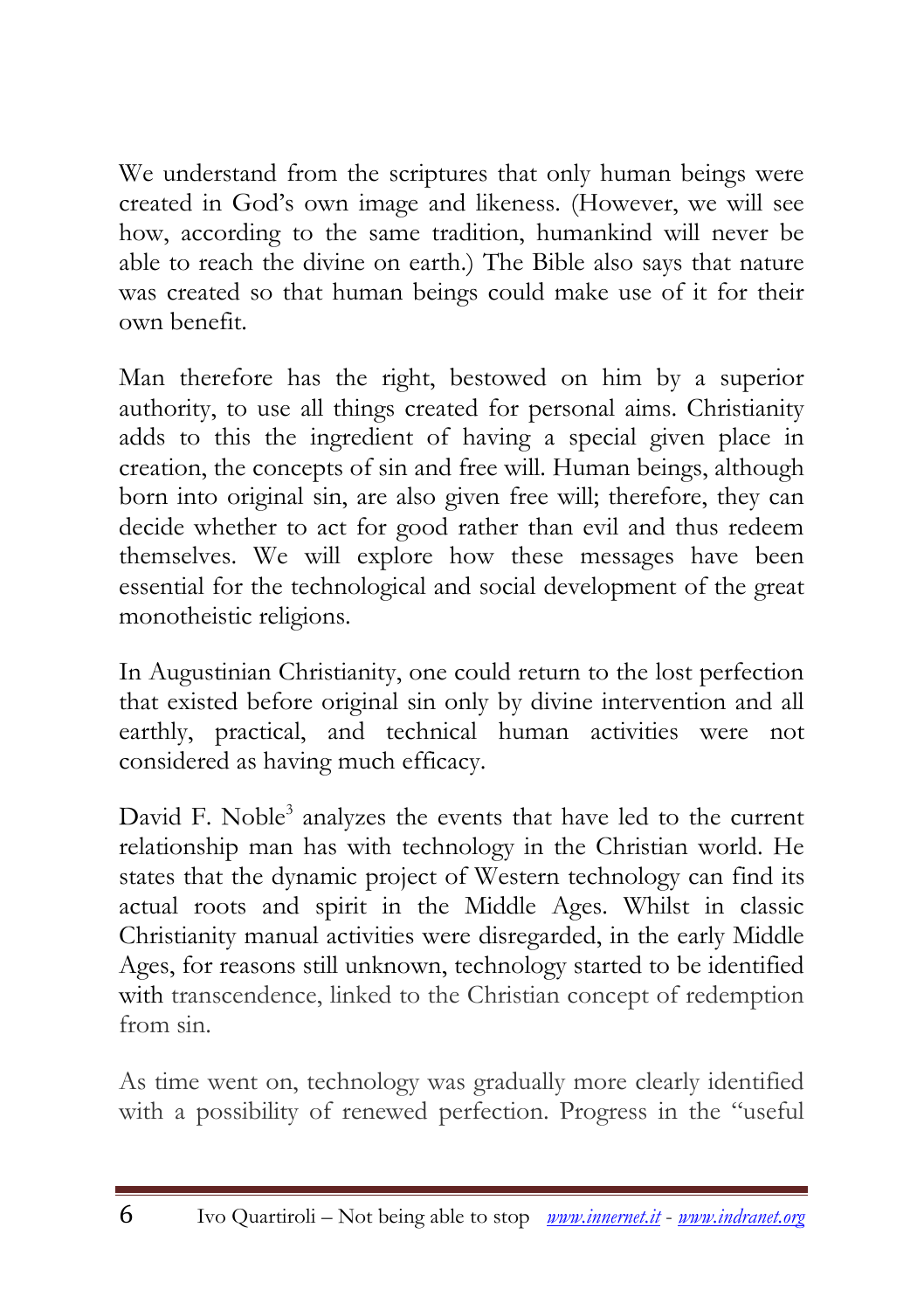arts" became the identification mark of the divine image and original perfection in mankind.

Eriugina, one of the most important personalities in medieval Christian Scholastic philosophy, affirmed that knowledge of the arts was innate in the perfect man, but was in time clouded by the Fall. However, its recovery by study and hard work could have helped to partially restore man to his pristine state.

Making an effort toward learning the useful arts was considered preparation for imminent redemption. The impulse of seeing technology as transcendence was particularly strong during the later puritan revolution, which gave shape to the first capitalism and colonial aims, linking "faith" and "useful arts" for "the glory of God" and the recovery of control over nature. The new scientific ventures of the time widened the fields of human intervention.

Going back to knowledge and Adam's lost perfection was not enough anymore; science was progressively expanding toward divine knowledge and action was no longer limited to the original creation, but was going toward a new creation. The Christian project of redemption through practical actions started to slip out of hand and scientists began to consider themselves creators.

Francis Bacon foresaw that mankind, one day, would have created new species and would become like gods, because "the footsteps of the Creator [were] imprinted on his creatures." 4 Science has carried on the project of giving man back that dominion over nature originally bestowed by the Bible and, in so doing, also the demonstration that man was created in God's image and likeness.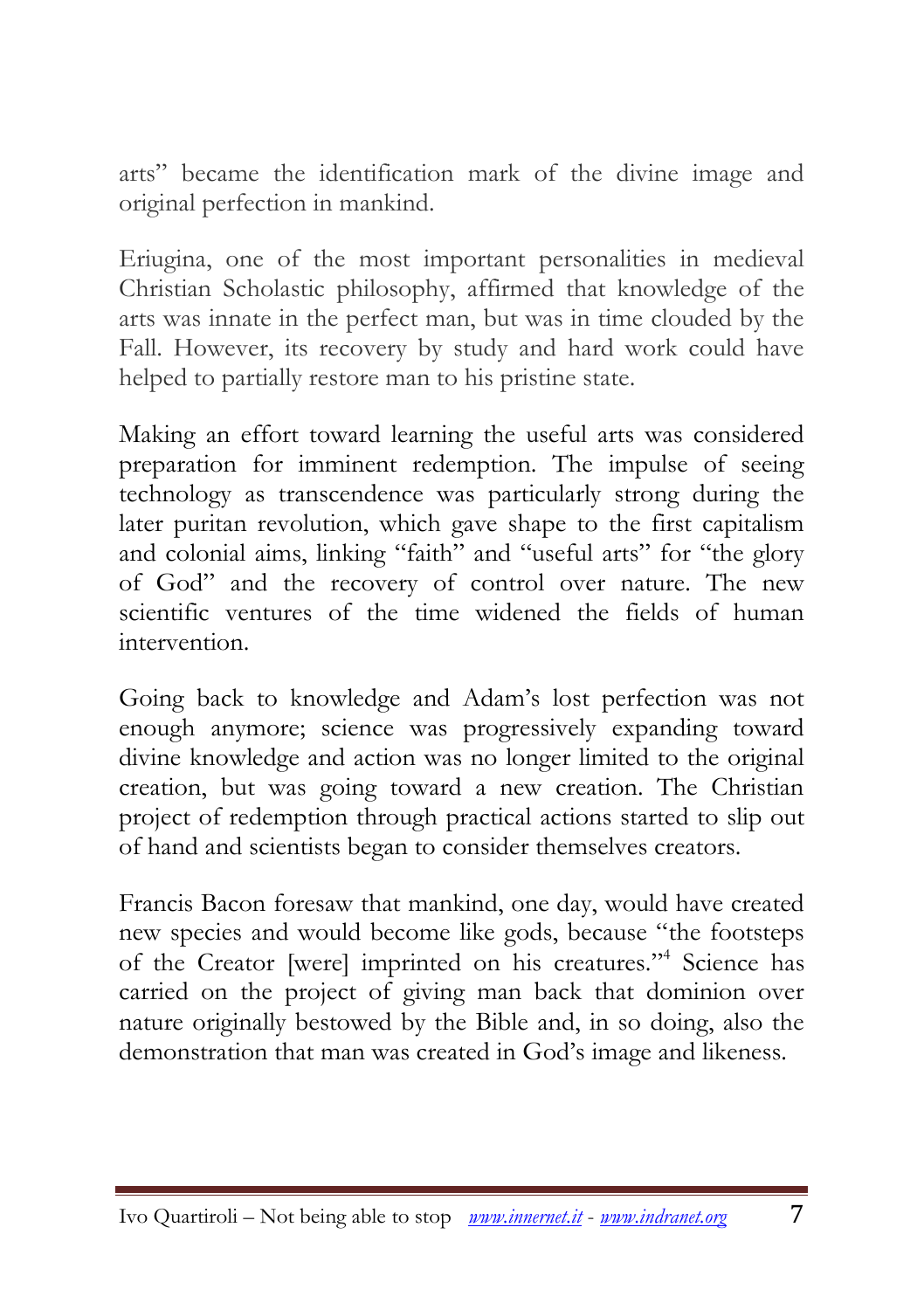Let us now recapitulate the messages that Christians have received until this point in history. Human beings must consider themselves as something special within creation, but basically they are sinners. As sinners, they have the chance to redeem themselves through actions (and later become technological creations). In order to achieve this, all things created are put at their disposal.

In addition, there are other messages that Christians have received that have become an important part of the collective unconscious. We have seen how redemption from original sin can be achieved through doing good deeds, which have now merged with mechanics, science, and technology.

But there is a problem. These actions will not bear fruit for the actors on Earth. In fact, according to the scriptures, life and eternal happiness belong to the kingdom of heaven and not to this earthly life. All we can do in this lifetime is to earn a better life thanks to our virtuous actions.

However, one could argue, a man has existed who has rejoined the divine whilst in human form and his name was Jesus. The Bible though, keeps reminding us that Jesus is God's only son and that no one else can ever aspire to this state. All we can do is imitate his example. No illusions: eternal life resides someplace "else" from us; it is not "here and now" but "there," in a non-specified future.

In truth, there is another way out: redemption, salvation for all at the end of time, after a phase of calamity and destruction called the apocalypse puts an end to the game and all the players.

New recap: human beings have a special place in all creation, but they were born in sin. As they have free will they can redeem themselves through their actions, using all other things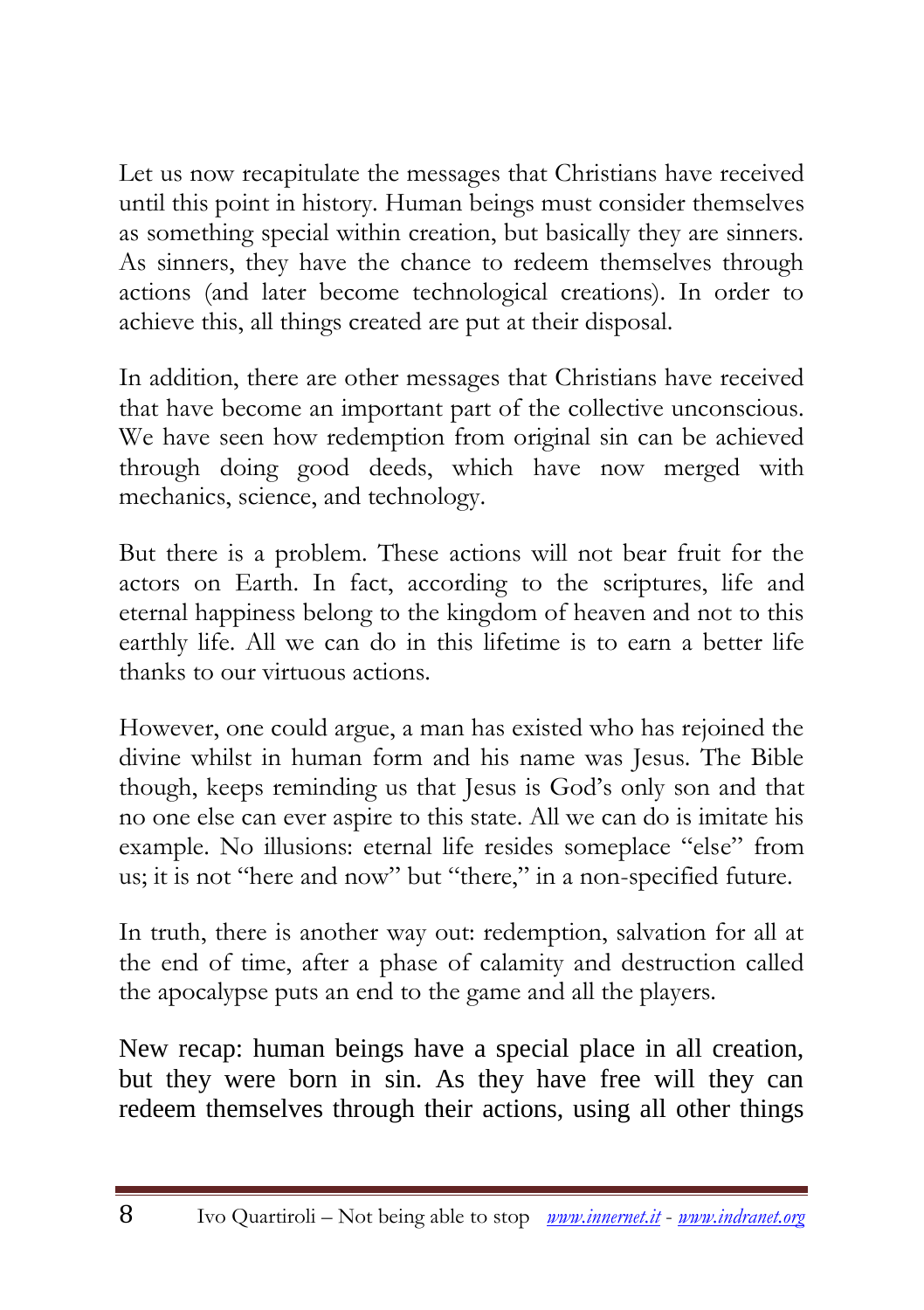created to this end, but they cannot expect to meet the divine in this lifetime because that is Jesus' sole right. They will have the chance to enter the kingdom of heaven in the future, presumably after death (if they have behaved well enough), unless they have the fortune/misfortune of finding themselves living their lives at the end of time.

But this is not all. As opposed to other religions, which contemplate reincarnation, Christianity clearly states that we only live one life on earth, therefore there is no second chance. Redemption from sin (and we were all born in sin) must be attained in this lifetime. So here's another ingredient: rush. If we are in a rush to achieve redemption from sin we can understand how unaware our society is in preventing the future consequences of our choices.

God can give us signals for our choices toward redemption, but as we have free will, the act of redemption depends completely on us. If we behave badly we will wind up in eternal damnation; however, even if we behave well we cannot benefit from it in this lifetime.

In order to make this perspective less bleak there is the possibility of grace, but this is only granted to a select few and only to those who have faith. The concept of grace is definitely more deeply felt by the Catholic faction of Christianity than by the Protestant streams, which give more emphasis to individuals and their actions. Probably this also lies at the root of the fact that there is less entrepreneurial activity in Catholic countries than in the Protestant world.

Let now consider the effect of all this dogma on the psyche of our already confused Christian human being. Redemption depends upon our having a free will, but we do not have the certainty of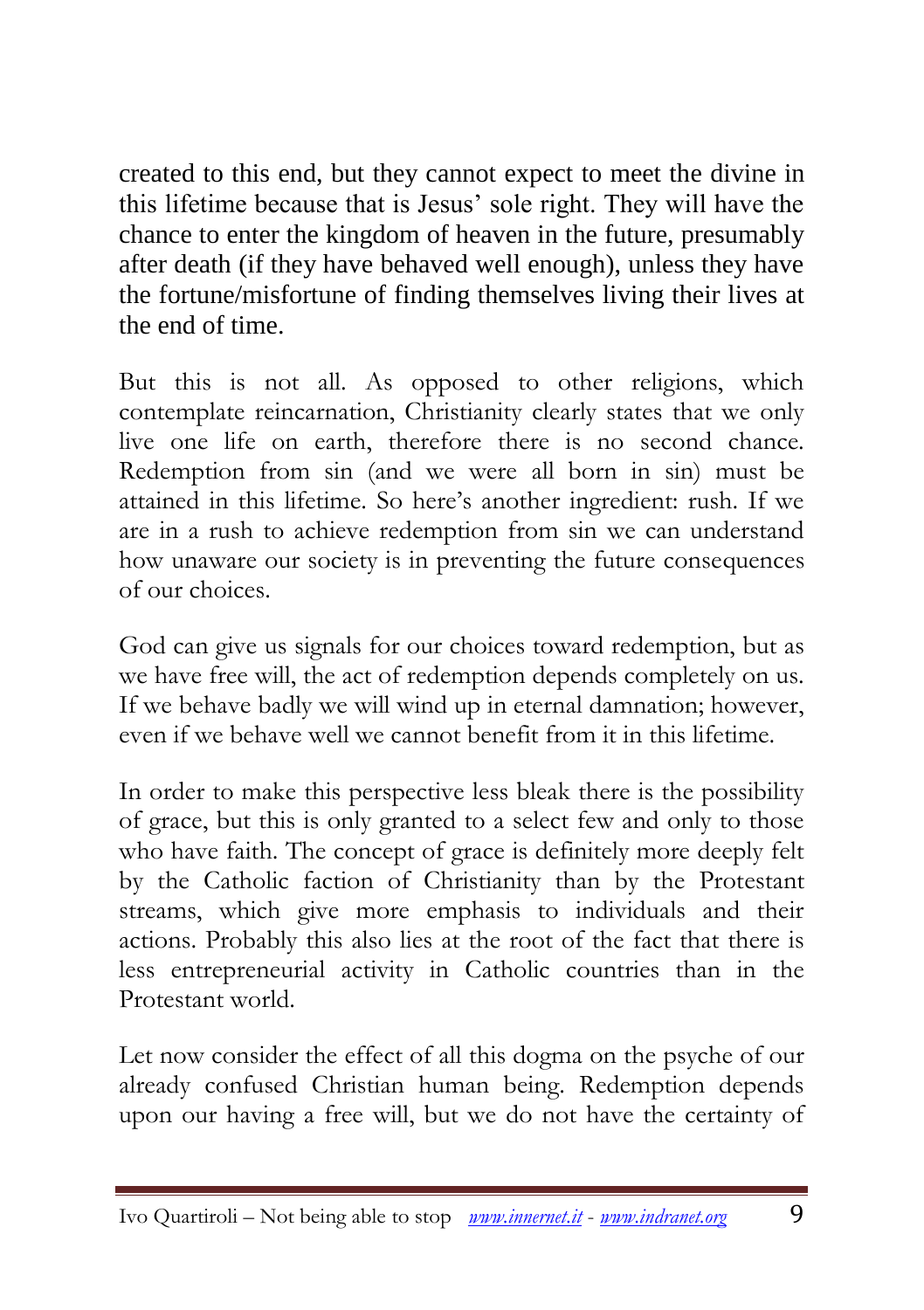deserving the kingdom of heaven, which in any case will not happen in this earthly life. Therefore, we can only live for a better future because happiness on Earth is not allowed. Thus, we lose the ability to live in the present; we live for a future that will never come. At the same time we must operate in a rush, but there is no alternative to acting in the first person because this is the only human life we have. We cannot stop.

After having received such messages, human beings find themselves trapped in a series of double binds, defined by Gregory Bateson<sup>5</sup> as contradictory messages with a high emotional content, lacking a clear exit route, and lacking a clear interpretation of the content. Bateson conjectured that such messages could lead to schizophrenia.

Some double binds human beings have received are:

a) having to imitate Jesus' virtuous actions, but never being able to become like him;

b) having to redeem themselves through doing good deeds, but without the certainty of attaining salvation;

c) being special and separate from the world and having to exploit nature for their own aims, but, since in reality human beings – both environmentally and spiritually – are not separate from the world, the attempt to relate to nature as a separate entity will necessarily lead to frustration and to digging their own graves; and

d) having to work for eternal salvation and a bright future that will never come.

Confused and anxious, these poor human beings do what they can. To free themselves from these double binds, they try to find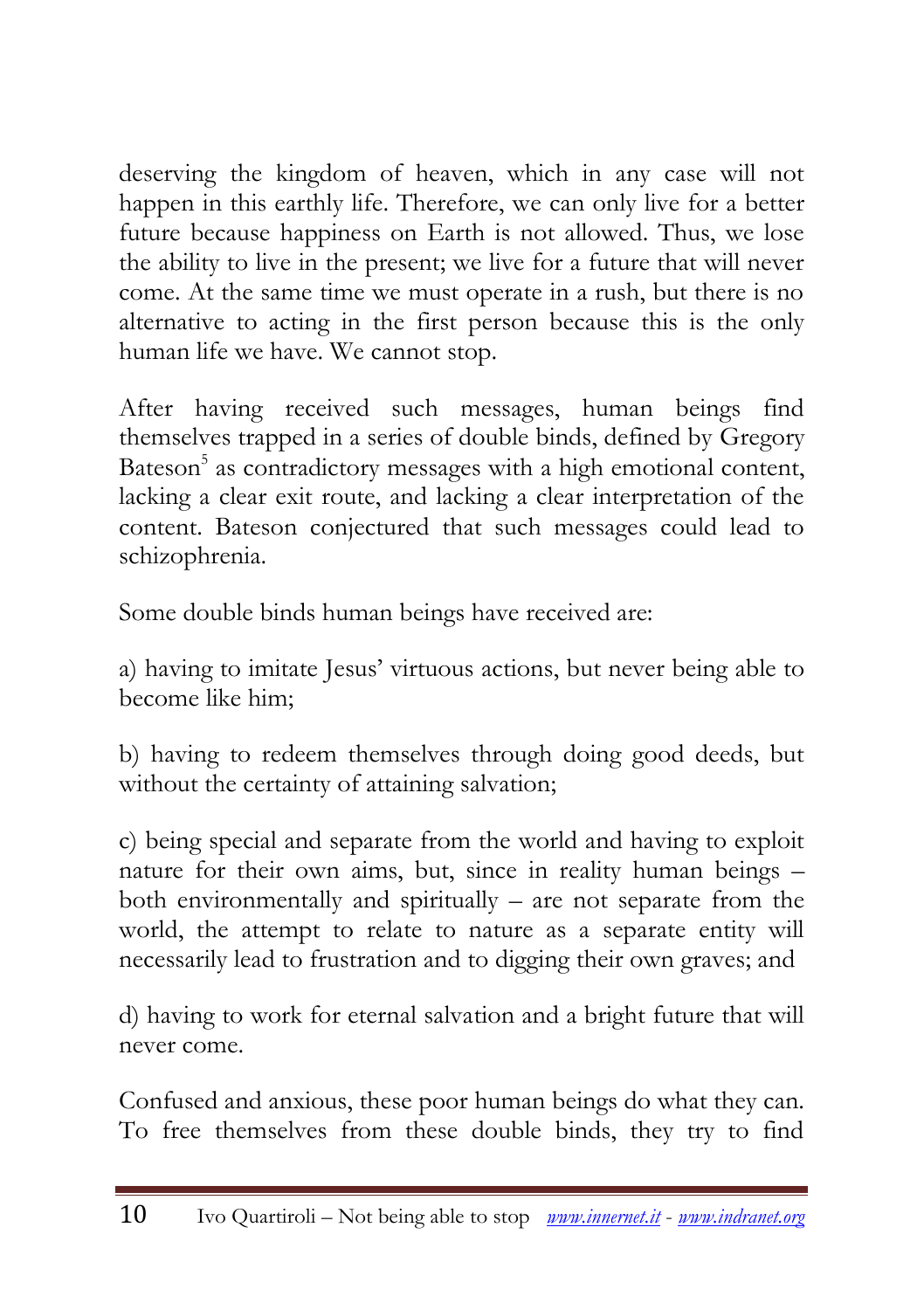heaven on Earth and salvation through their actions. They have a clear conscience because they want to do good through imitating Jesus' behavior and performing "virtuous actions," in separation from the world, for "development" and a "better future." Despite their virtuous actions, they will never be like Jesus and they will never be sure of achieving salvation, therefore, technology leads them to search for pseudo-salvation within this earthly life, for example through technologies which operate on the divine plane of creation and immortality such as biotechnologies.

The culture that has considered miracles as proof of the existence of God develops technologies that have something of the miraculous.

The various attempts to get out of the labyrinth of the double binds have focused on technology, production, and the economy. Abandoning the drive toward extreme production and research of "miraculous" technologies would also mean abandoning hope of redemption and salvation on Earth, the idea that mankind has a special place in creation and the individual identities built on what one has "done" in life. It is individual actions that can lead to redemption on Earth; without being able to act, human beings feel lost and crushed by guilt feelings.

One is obliged to build heaven on Earth and, as a side effect redeem oneself from guilt feelings and thus earn heaven in the afterlife.

## **Children of a lesser God**

As God has only one son, Jesus, man feels like the unworthy pseudo-son (moreover, born in sin), and his redemption, as in personality type five of the Enneagram, comes through isolating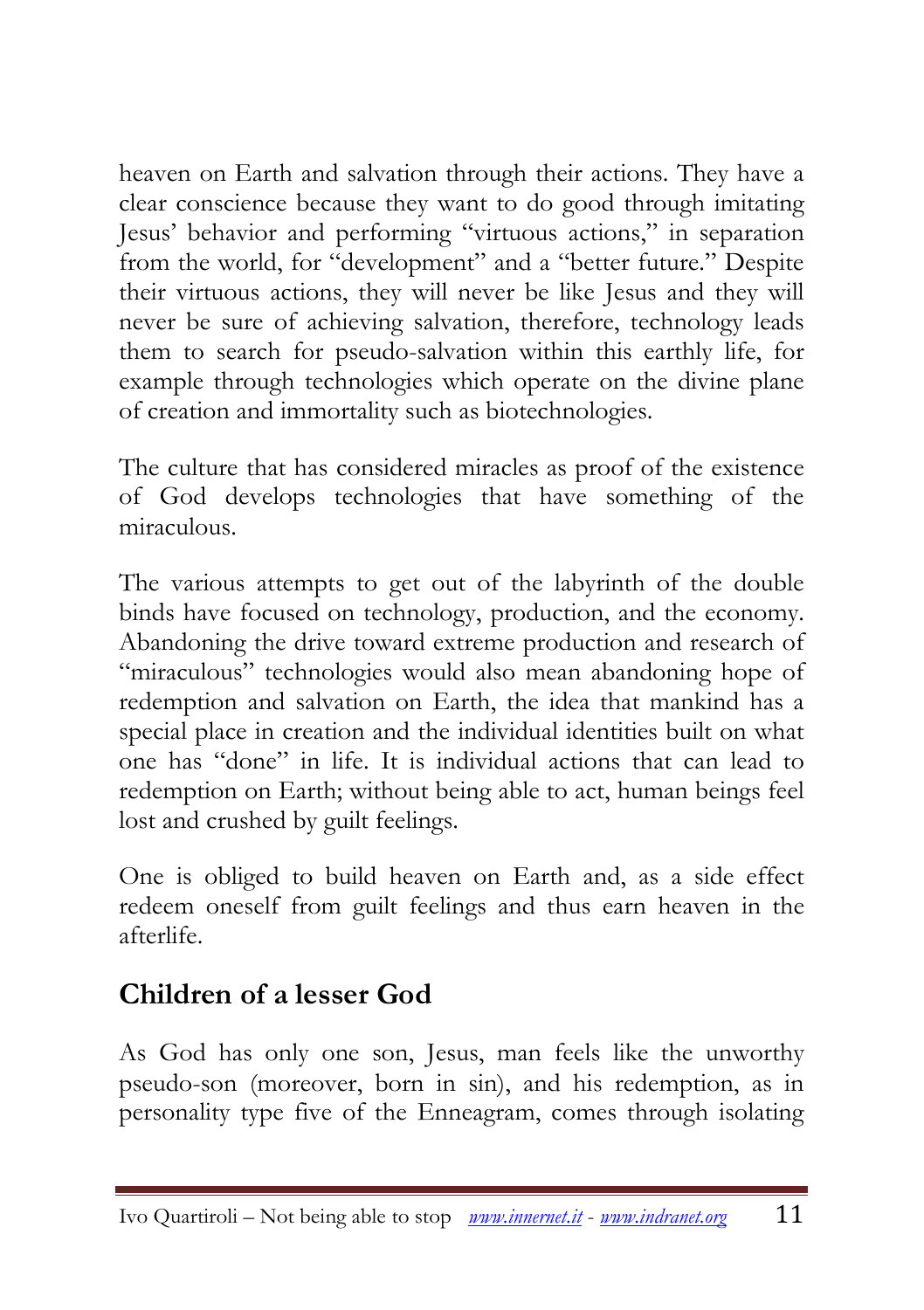himself, going off alone and then coming back to show off his abilities, that through technology have become as powerful as the divine ones. Now human beings want to substitute themselves for the creator; the worldly actions want to become everlasting.

But the carrot of a radiant future we were chasing is now rotten. Working for a better future is a strange destiny: the very future we are striving for is jeopardized. The foreseeable catastrophes of the future are environmental (under everyone's noses), economic (non-renewable resources that are running out), and social (rights that are no longer available, hunger, disease, war).

Nature, which was meant to be at our disposal, does not meekly bend to human whims and, when its delicate balance is disturbed, turns dangerously against us.

The vision of a happier future is no more than a mirage. We cannot live in the present because we have never practiced doing so. We work more and more, we consume more and more, but we never have enough and are gradually less and less happy. Even development, science and technology, which were once our pride and joy, are betraying us and turning out to be dangerously incapable of facing environmental and social crises.

Frustrated and squashed between a gloomy future and an unhappy present, the schizoid man reacts with different defense mechanisms.

#### *Denying everything and going straight toward a liberating apocalypse*

Denying that the climate changes are the work of man, that natural resources are running out, is deceiving ourselves again with the idea that injustice and poverty can be solved with a sufficiently globalized economy. Even if we are aware that these are destroying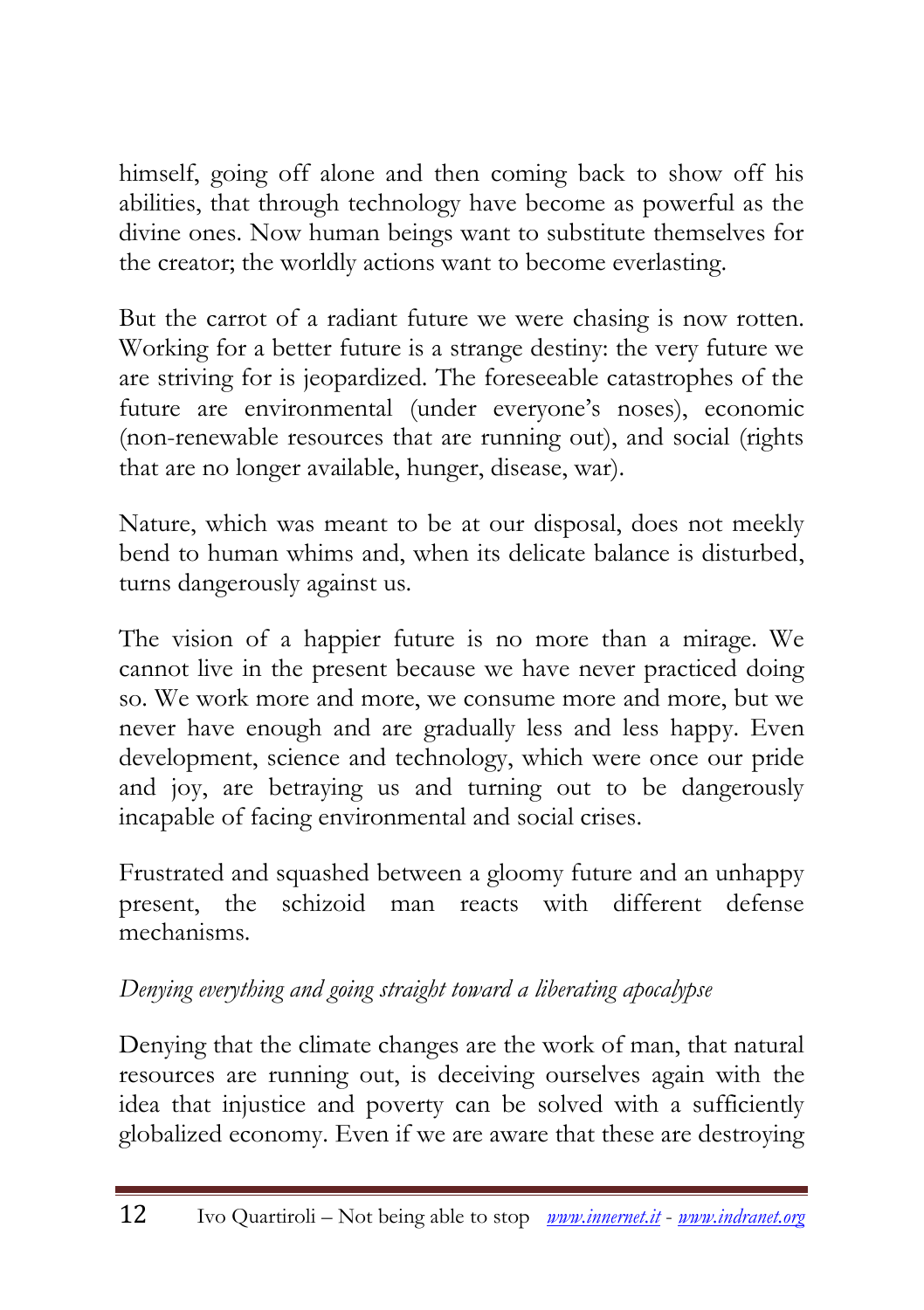the planet, we do not take the necessary responsibility to act upon them.

In the Christian world, apocalypse is firmly linked to redemption, to salvation for all. Therefore, if the future will be apocalyptic, even if caused by our own doing, it will bring redemption with it. Otherwise how can we explain the amazingly little responsibility we take for the future, despite the refined models and scientific knowledge we have which give us the awareness of what is really happening?

The fascination our culture has for great disasters, evident in the way films and TV so avidly try to capture them, is an expression of this attraction for apocalypse. Moreover, the belief that the relationship we have with this world is limited to a one-and-only earthly life does not help us in taking responsibility for the future. It is in fact surprising how we never consider the consequences of our actions in relation to the coming generations.

We work for the generic future, which, apart from never coming, is never even planned with a careful and farsighted policy. Our politicians can see only as far as the next elections. It is as if there were an undisputed religious faith (and it does actually exist) in a radiant future, regardless of our actions or of the objective situation.

#### *Sticking with growth*

Pressing the development pedal and asking for the help of politicians who promise us a new economic renaissance to be achieved through economic free trade; renewing trust in the markets; increasing trade; lowering interest rates; promoting consumption; producing and competing in order to avoid feeling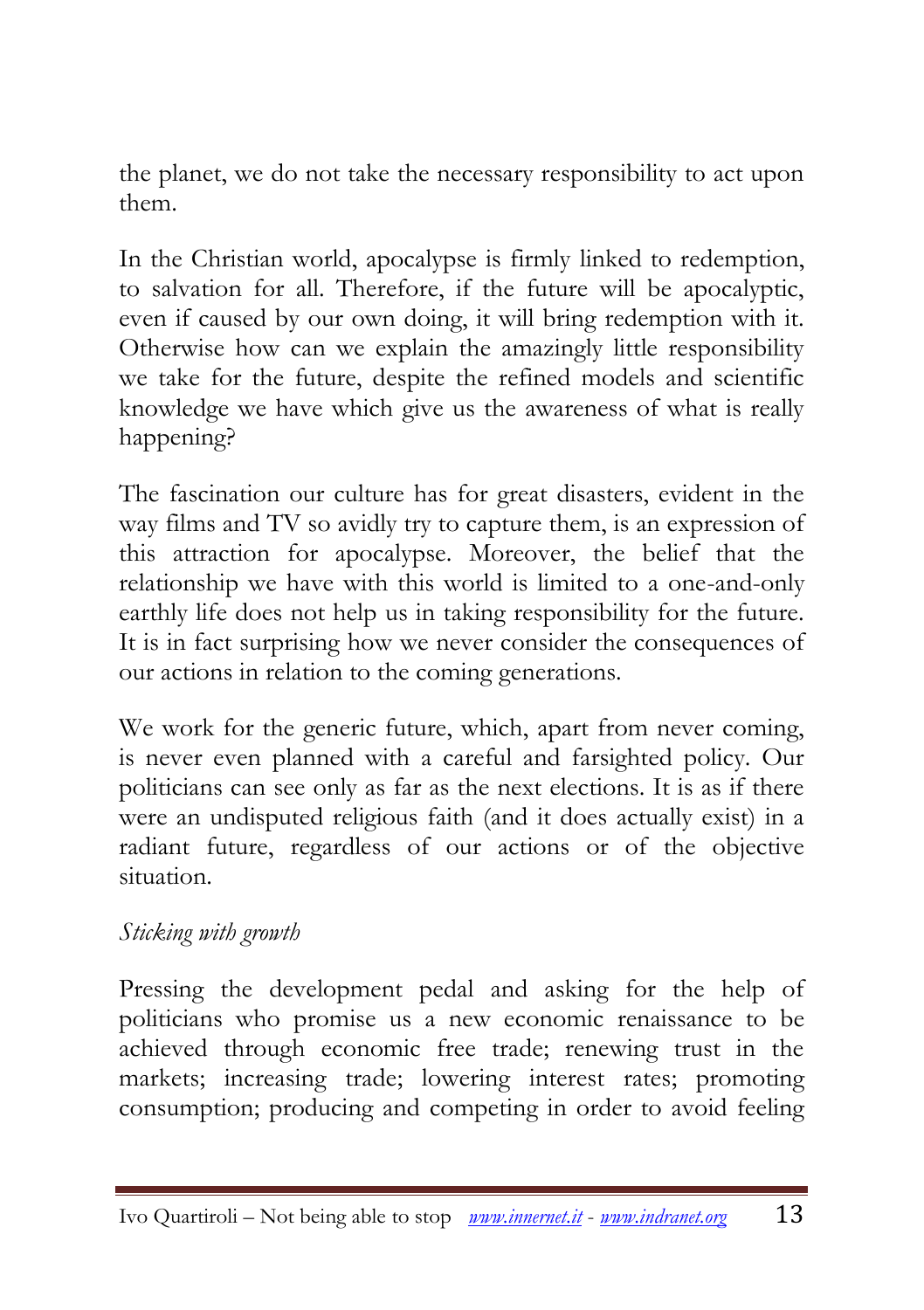and thinking, not to metabolize the tragic path our culture is leading us down: there is little tolerance for natural rhythms which contemplate doing and not-doing in a balanced succession of energies. As Cioran asserts:

> Since the birth of society, anyone who wanted to escape from it was persecuted and scorned. You can be forgiven anything as long as you have a job, some qualification under your belt, a sign pointing to nothing. Nobody has the guts to say: "I don't want to do anything!" – we are more indulgent toward a murderer than toward an actionfree spirit.<sup>6</sup>

And, again, quoting James Hillman:

We no longer are quite sure which term carries the more ecologically negative connotation: underdeveloped or overdeveloped. Maybe it's neither, but rather that same childish view of growth as good....Sitting still, reflecting, remembering, grieving and giving in now carry the flag forward – because "forward" is not where it used to be. Going on now means going downward into the faults of our culture and backward into the grief of its memories. Today we need heroes of descent, not masters of denial, mentors of maturity who can carry sadness, who give love to aging, who show soul without irony or embarrassment.<sup>7</sup>

#### *Seducing*

Aiming at the consumer's desires, creating new needs, putting selfesteem at play, making the consumer insatiable so that the markets can keep running, giving out credit, being able to pay for goods in installments: commercials, intertwined with every part of modern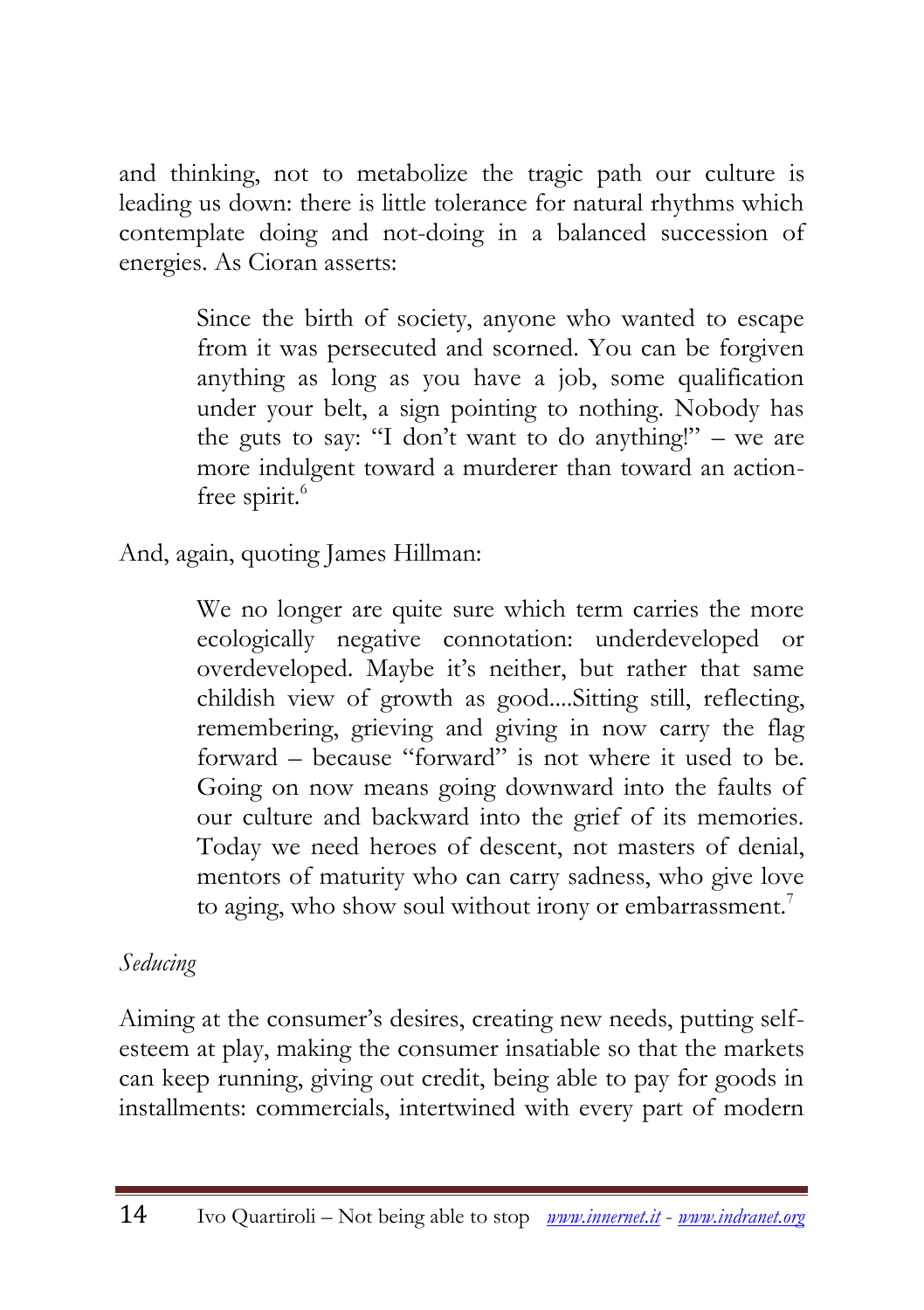life, have the sole aim of persuading us that such and such product is indispensable and that without it we will feel as if there is something missing. It is a self-fulfilling prophecy.

What we have can never be enough because we can only own products that, in and of themselves, cannot meet the soul's needs. Inner emptiness cannot be filled by purchasing something, but this is what we usually try to do.

Studies show how it is actually the most insecure people who tend to identify themselves through material success. So the best message to stimulate purchase is the one that makes buyers feel inadequate, making them compare themselves with unreachable models.

Thus, consumers will be insatiable and the producing-consuming cycle of the economy will be able to carry on forever.

#### *Trying to find heaven on Earth*

One of the leading themes of the West is the image of a bright future and of redemption. Such vision, applied to an industrial society, has watched the birth of different myths to obtain a limitless source of energy, thus freeing the entire humankind from the task it had been condemned to after the Fall.

The myth of an outer source of energy we can freely draw from is an earthly reflection of heaven and of the infinite that we cannot find within ourselves as spiritual beings. In the last few centuries different technological visions have progressively emerged which searched for the ultimate energy source, going from the steam engine to electricity, to oil, passing through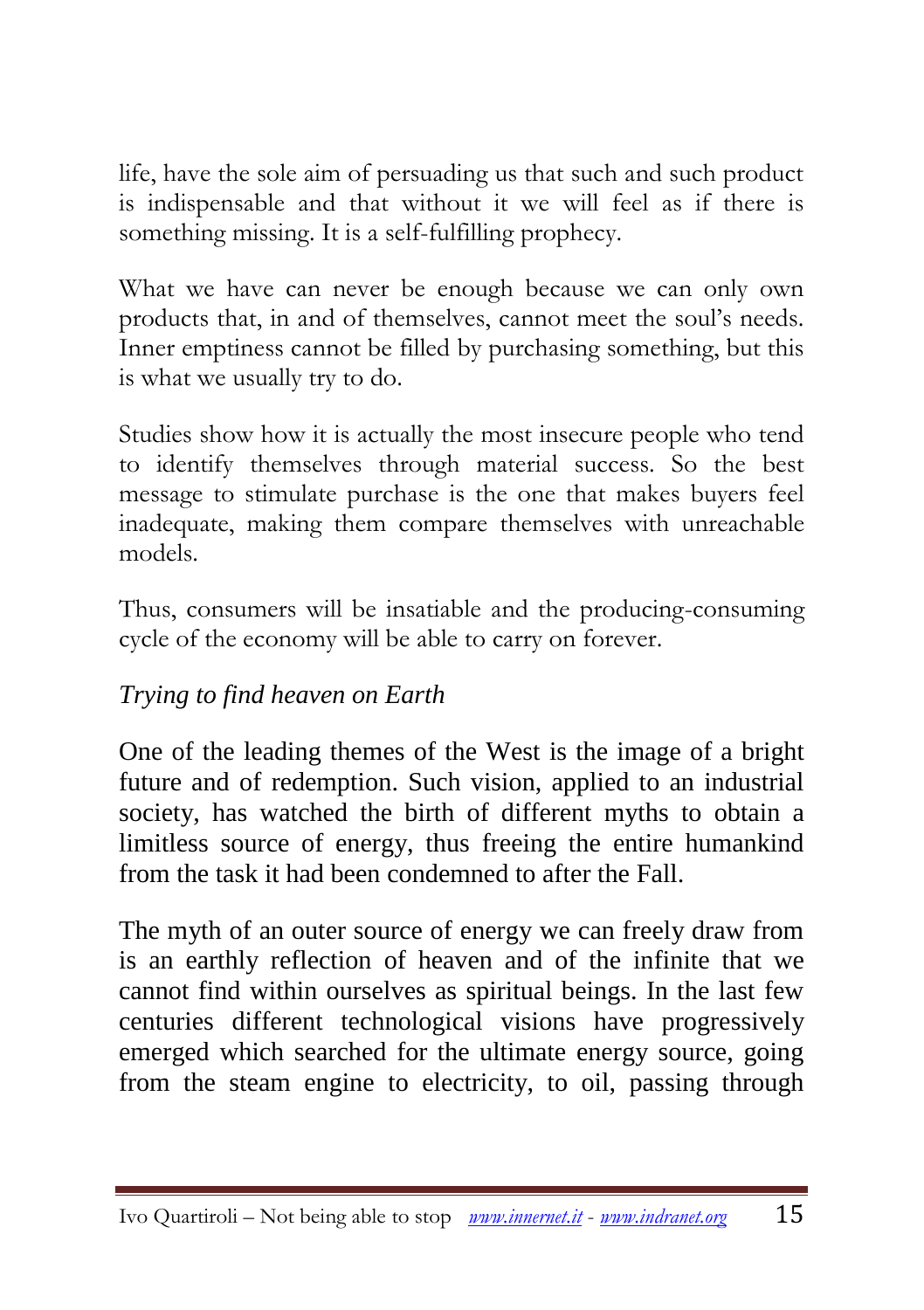nuclear power plants to cold fusion, hydrogen, and renewable energy.

In history, every time a new technology was introduced, it was often welcomed in transcendent, soul-saving terms, as if it could be a bridge to go back to a happy heavenly condition that existed before the Fall.

The basic Western ideas seem to belong exclusively to the political system we call capitalism, but even its main antagonist, Marxism, envisages a similar heavenly condition for mankind. Marx thought that people could free themselves from exploitation by using machines, which, if also freed from the hands of the owners, would have granted equality, peace, and progress.

The mythological communist cycle is essentially similar to the capitalistic one: the vision of a better world (through regaining the instruments of production); necessity to act on a worldwide scale (the Communist International "workers of all lands unite"); compulsion and rush (in the race against capitalism); working for a bright future that never comes, and the cycle starts once again.

Even though there are no ultimate answers, economic and environmental solutions to help the planet rise to a condition of better social and environmental health do exist and are realistic.

If the world's governments gave the development of renewable energies the same support they once gave the oil and car industries, we would certainly be able to see improvements of the planet's health and on the quantum of energy available from renewable sources.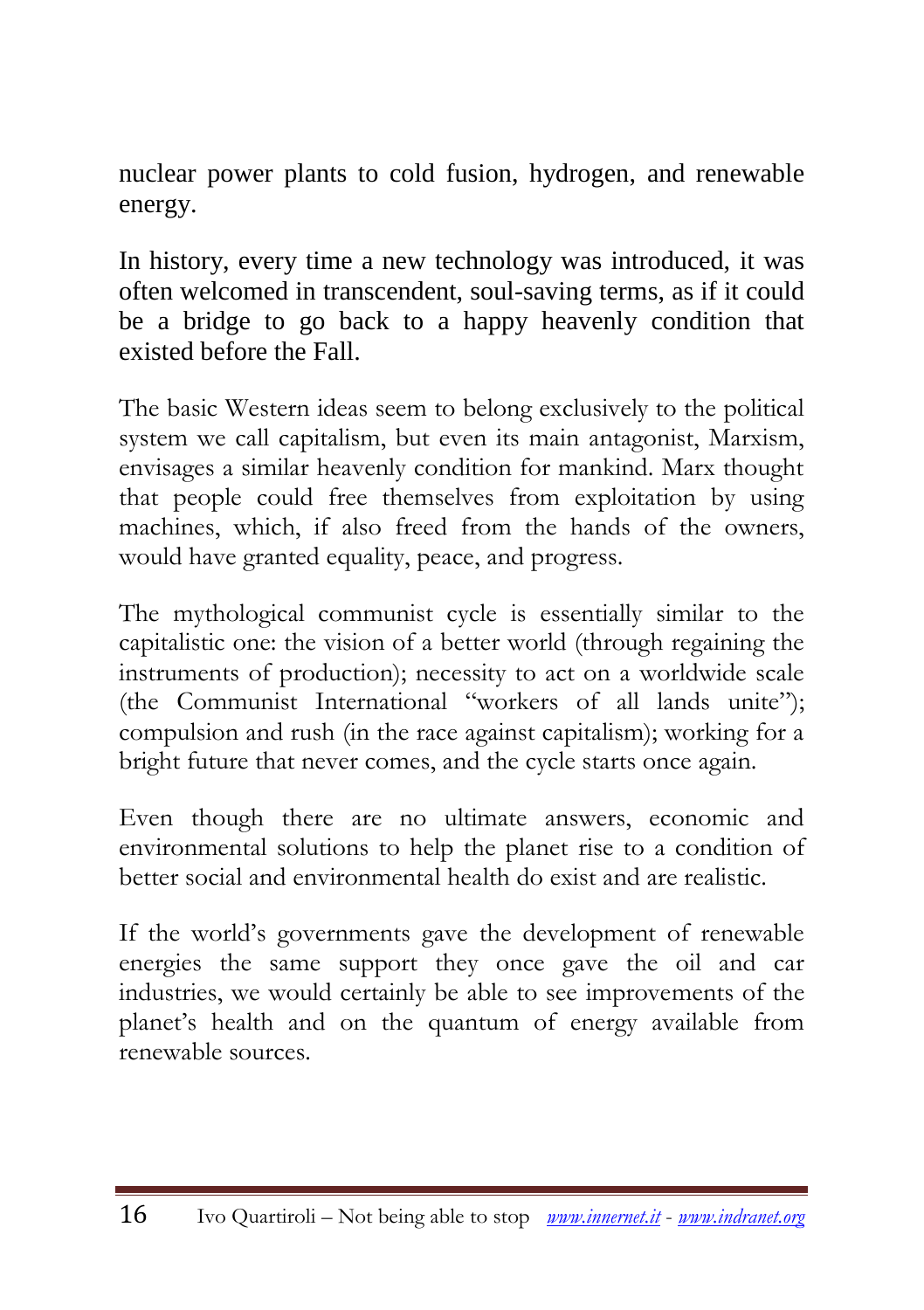# **The nature of the mind**

Even though a large portion of guilt for environmental destruction can be apportioned to the political, economic, and technical forces in society, that's not the whole story.

If the world's governments had as a priority the use of clean and renewable resources (and as things are at the moment this is highly unlikely), the state of the planet would certainly improve. However, unless we become deeply aware of the roots of our yearning, there will be no resource, however effective, clean and renewable, that will even come close to the black hole of "never having enough" without being swallowed by it.

Contradictory religious messages have without a doubt an important role in the mechanism that leads us to compulsive production, but they are not the primary causes of this hindrance. It is the path toward the construction of the ego itself that leads us to thinking that we are something special within creation. All the Bible did was to mirror and expand this attitude with a very efficient marketing campaign. Ramesh Balsekar says:

> In addition to that sentience, which the insect or animal has, the human being is endowed with intellect. Intellect is what enables the human being to discriminate and interpret what is cognized, which the animal need not do. So it is this power of the intellect to discriminate and interpret what is cognized that gives the individual being a sense of individuality and makes him consider himself something special in this manifestation.

> What is more, he goes to the extent of believing that the entire manifestation has been created for his benefit! So, all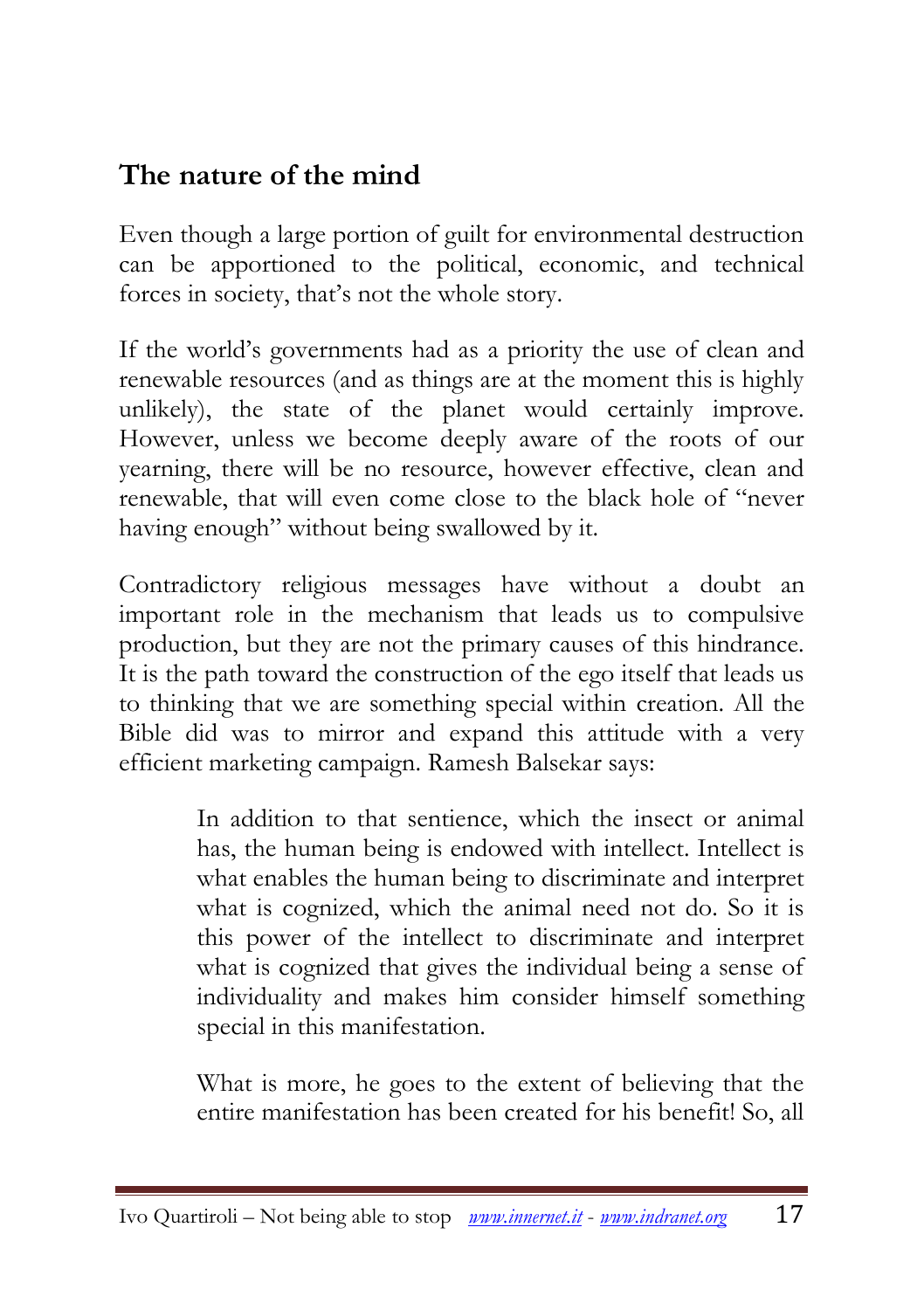the time he is thinking, "In what way can I benefit by exploiting nature?" And the extent to which the human being had "benefited" himself, we can all see.<sup>8</sup>

It is the nature of the ego itself that does not allow for stillness, the ego that fears emptiness as the quality which would lead it to its ruin. Osho said:

> [The]Mind is present only while it is running. This is why you will never be able to keep it still. If you become still, you will find that the mind is not. The mind can never know the soul, because the soul can never be known by running, and the mind is another word for running. Therefore the Atman is known on that day on which there is no mind. We can know the whole world through the mind; only the highest spiritual element remains unknown.

> We are able to know that highest spiritual element only when the mind is not. The mind has its own complete technology of restlessness. Because running without a purpose is not possible, the mind creates causes or purposes for its running. These are called desires. The mind says, "I desire that thing, so I will run after it."

> How can you run if you have no desire to achieve something in the future, or if there is no goal to reach? Therefore every day the mind decides to fulfil a particular goal in the future. Then the running begins, but by the time the goal is reached, it is found to be useless because it was all merely an excuse for the mind to run. The goal which is reached becomes worthless on fulfilment.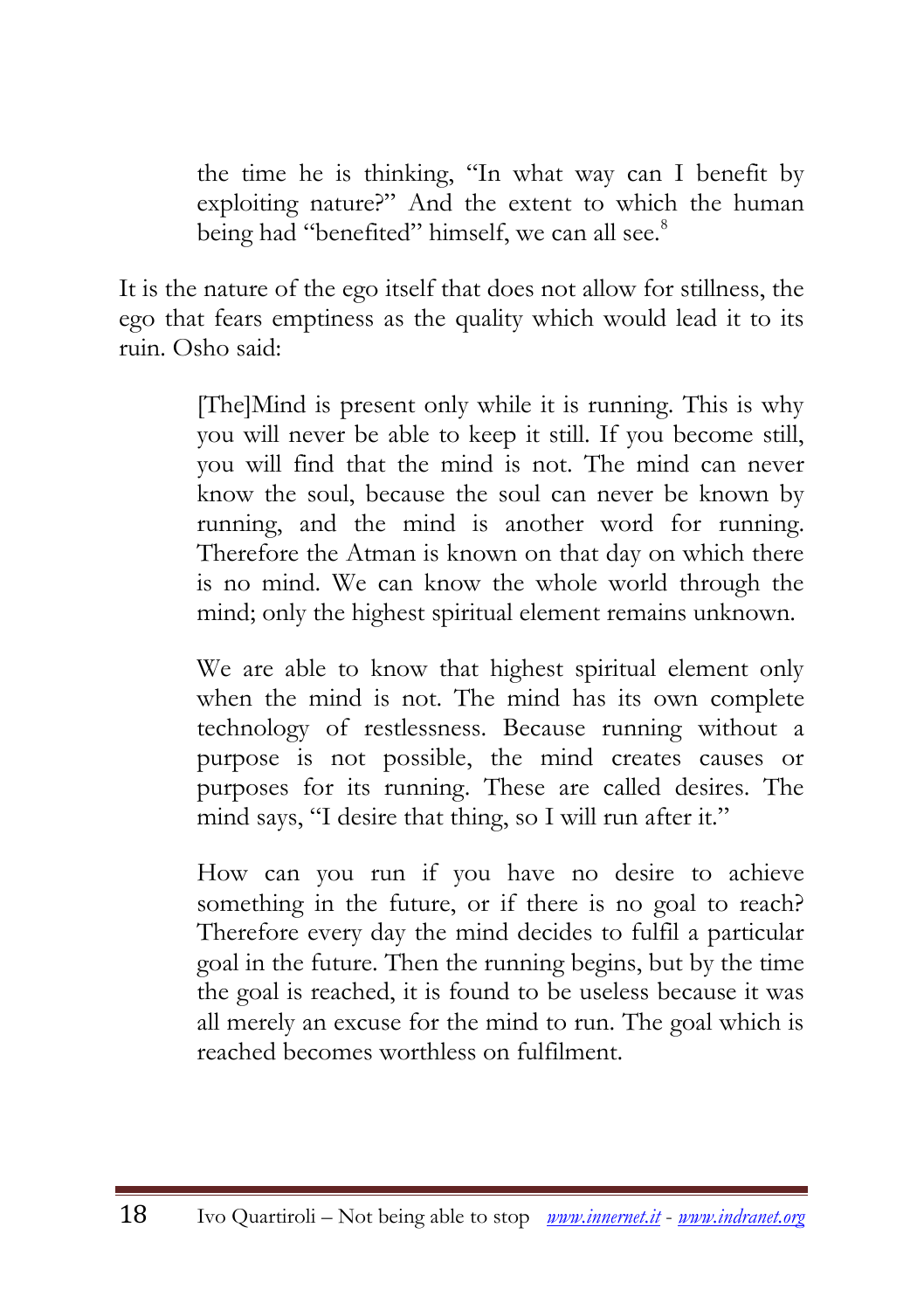Then [the] mind seeks out another excuse, another goal to be achieved. After reaching that goal it will say, "There is no substance in this. Now I should try for *that* objective...." So it continues running, further and further. This is why the mind is always in the future. It can never be in the present.…The stone with a zero mark is never seen on the mind's journey. And if at any time, any day, you come across such a stone, know that you have come to the place known as meditation. $\degree$ 

Even the roots of the hope for a brighter future come from further away than the consumer society and Christianity, as Almaas simplifies.

> The center of the ego-self, the center of its initiative, action and perception, is a psychic structure characterized by a specific pattern and by incessant psychological activity. The pattern, or the particular psychic organization, provides the direction of action, while the activity provides the drive to act. This gives the self a sense of orientation, center and meaning. The psychological activity includes hope – the self is hoping, consciously or unconsciously, to achieve its aim or ideal. This implies that we project on the future the possibility of accomplishing a certain objective....Hope initiates desire<sup>10</sup>

The search for happiness can also be confused with the search for pleasure, which the consumer society promises to satisfy. But prolonged pleasure is neurophysiologically false even before being philosophically jettisoned. Researches in neurophysiology have proven how every pleasure is of short duration and has some intrinsic limits given by the physiological balance of dopamine, serotonin and other neurotransmitters.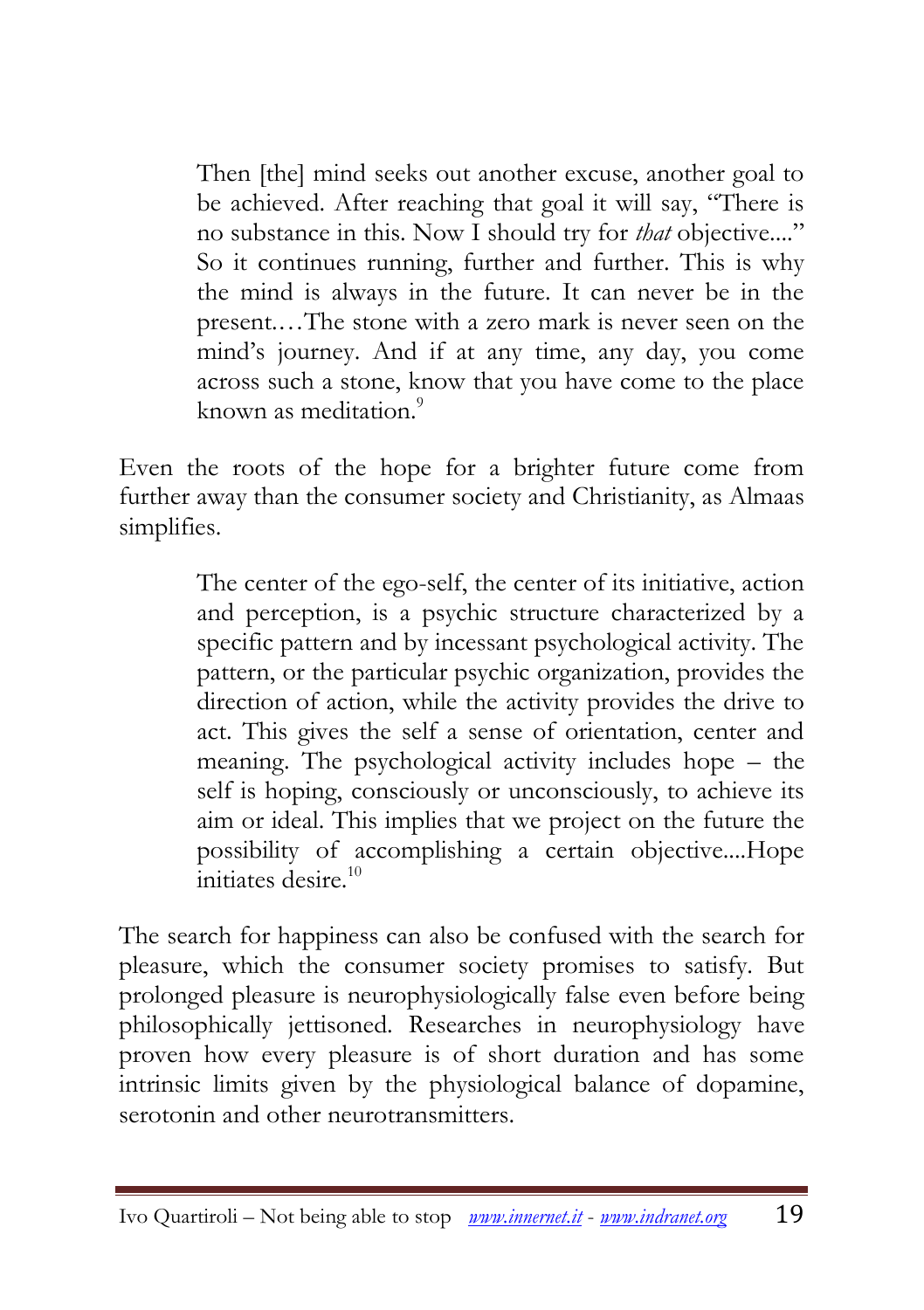These mechanisms explain the phenomenon of drug addiction, so that the quantity that was originally enough to produce pleasure is no longer effective in the long run. They also explain why happiness is transitional when positive life events take place. The joy connected to a happy event declines in a relatively short time. Simply, pleasure cannot be sustained for long. From the very first stages of the birth of the ego, the mind substitutes the search for completeness with a drive for pleasure.

The first ego structures are created when, in the first year of life, we start experiencing difficulties or pain from our mother or our surroundings (separation, hunger, physical pain), so we start to separate perceptions within our mind imagining that we still receive that lost love and comfort. It's the beginning of a fantasy world and of the constant, anxious search for welfare.

This self-deception is used along with seduction and manipulation by the advertising industry. Even in this case, the fascination for objects and products must constantly increase according to the same addiction mechanism.

## **The nature of the mind is more ancient than religions**

On the other hand, within the narcissistic will of the ego to have unlimited power over matter and nature there is a vague hint of the infinite spiritual nature present in every human being, and this is the real research that has been ignored and distorted by the nature of the ego even before the conflicting messages of religions.

Religions come from afar and, if on the one hand they have never known the nature of the ego in depth and how some messages are distorted by it (a knowledge we have only started to acquire over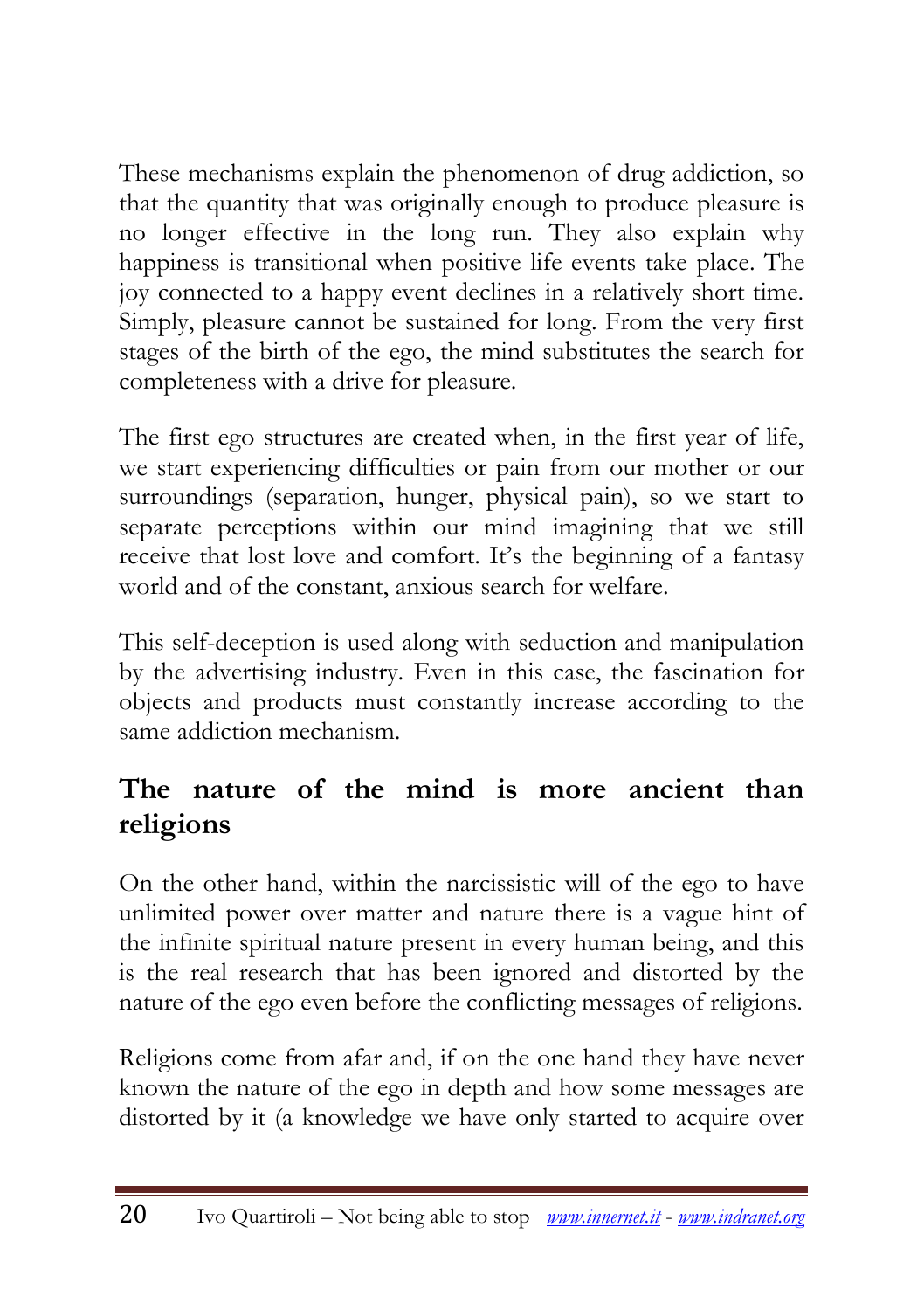the last century with the coming of psychology), on the other hand, they have often used the weaknesses of the human soul to obtain an earthly power which thrives on manipulation through guilt trips or promises of a better life. In religions, the authentic spiritual aims are so mixed up with worldly goals that there is so much confusion and so many collective pathological conditions that we are no longer able to recognize them as such because they belong to us collectively.

For example, the whole message about not being able to become like Jesus but having to imitate his example has a potential spiritual aspect as it downsizes the ego's ambitions, a necessary condition in every spiritual tradition if one wants to be welcomed by the divine. However, when talking about the earthly power of religions, such messages can easily keep people repressed, disheartened, and subject to church hierarchies.

Every human being – not only Jesus – has the potential of becoming divine. Not even the ego can ignore the call of the infinite, so it does what it can in its limited plane. So the ego will make an effort to become something "more" in its plane, as Ken Wilber says.

> Every individual *correctly* intuits that he is of one nature with Atman, but he *distorts* that intuition by applying it to his separate self. He feels his separate self is immortal, allembracing, central to the cosmos, all-significant. That is, he *substitutes* his ego for Atman. Then, instead of finding actual and timeless wholeness, he merely substitutes the wish to live forever; instead of being one with the cosmos, he substitutes the desire to possess the cosmos; instead of being one with God, he tries himself to play God.<sup>11</sup>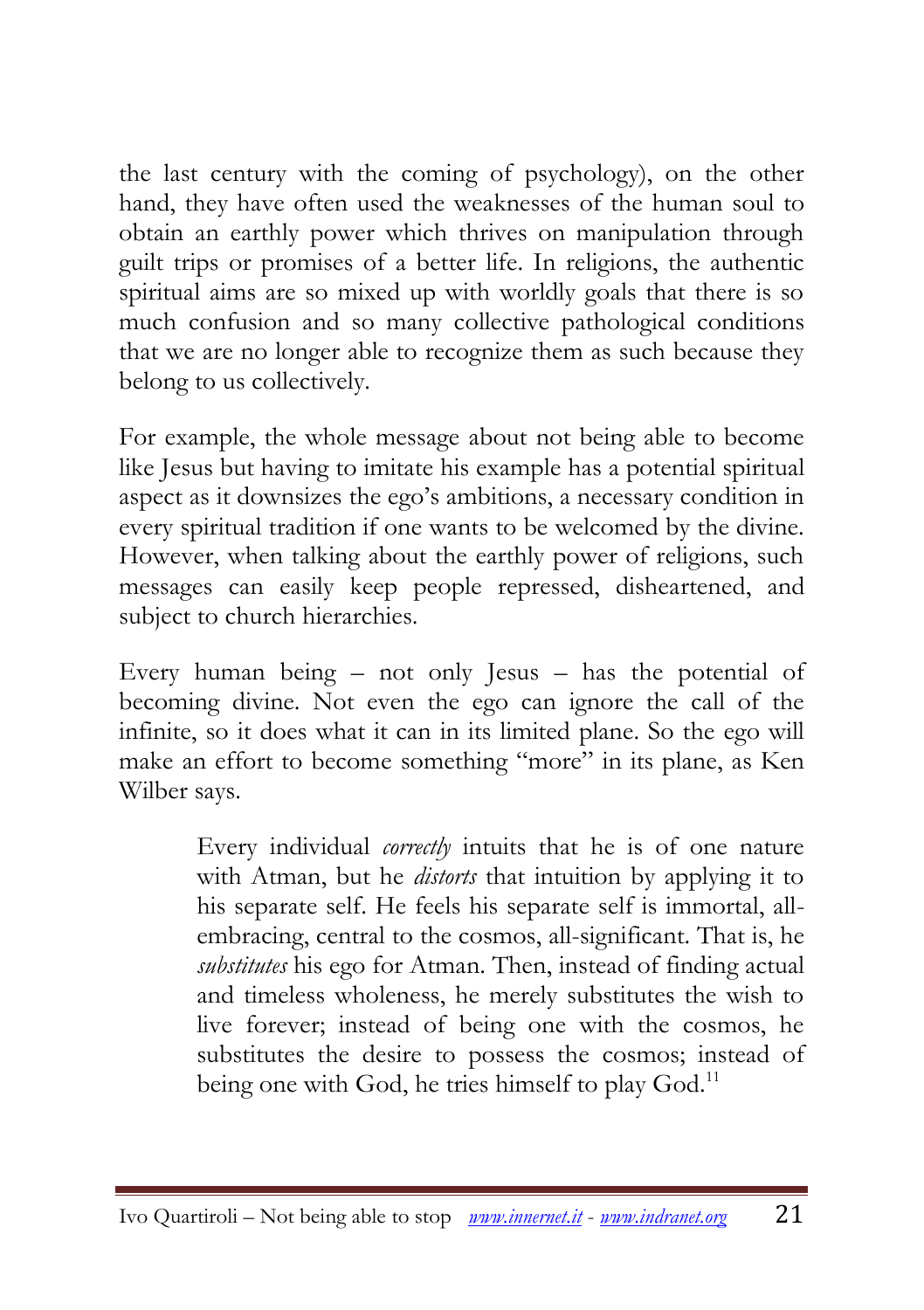Or long before Wilber, Aurobindo said that "every finite being strives to express an infinite which is perceived as being its real  $t$ ruth $"$ <sup>12</sup>

> (Spiritual) Realization proposes no transformation of the finite by violence, because its nature is to love and not hate limitation. The entire chaos of the Western world springs from this radical separation of creation and redemption, prompting the technological attempt to transform nature by violent alteration. (Alan Watts)<sup>13</sup>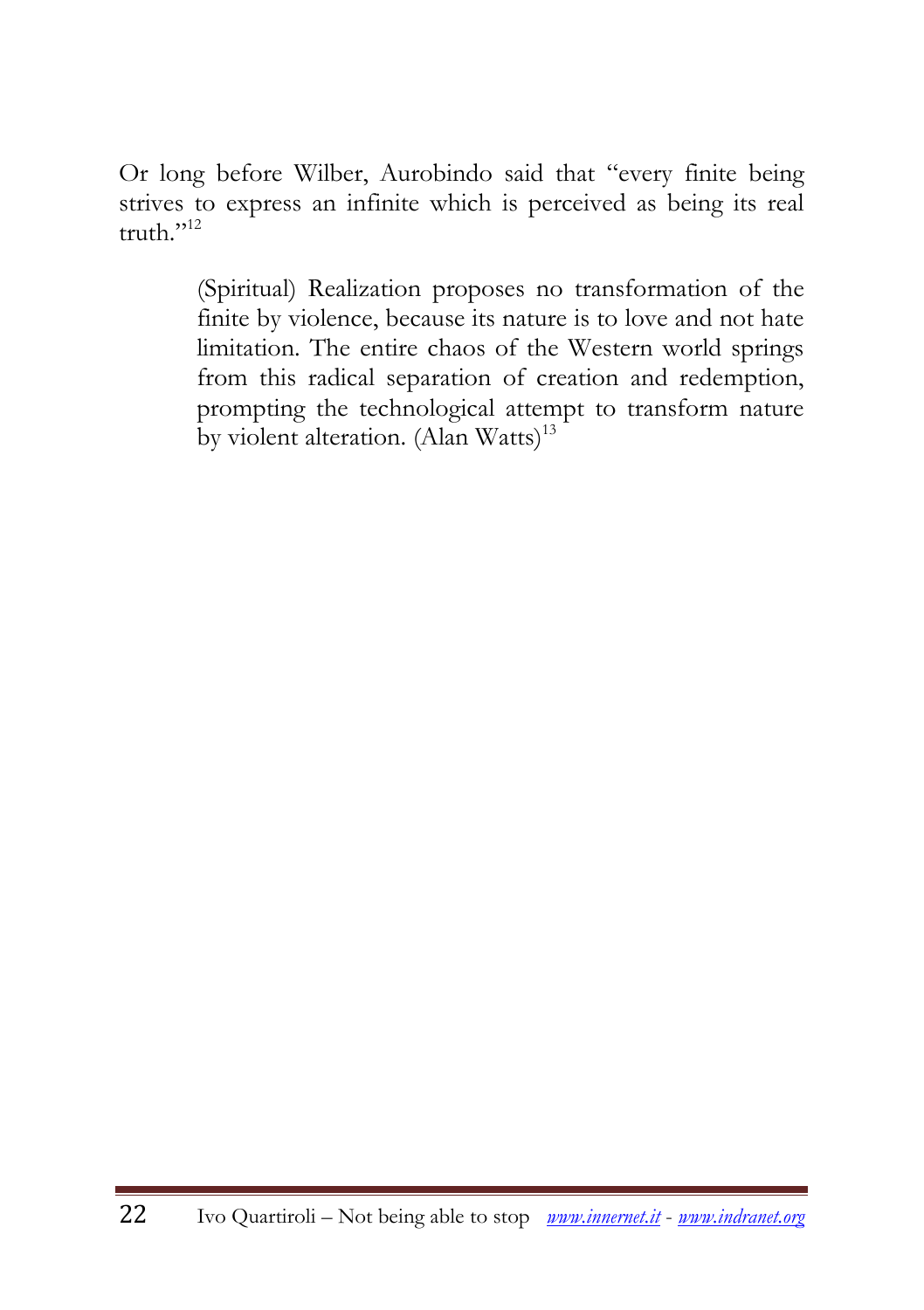## **Notes and References**

1. Philip J. Burguières was one of them, who, after having being able to stop, has shed light on the phenomenon and has started to coordinate a web of top managers affected by depression. The phenomenon had remained hidden in the entrepreneurial world because of the stigma attached to it. "At one point in their careers, a good 25% of high-level executives enter a state of deep depression. You would be shocked to know the number of CEOs who manage big companies and are depressed and on the verge of suicide," says Burguières.

2. B. Alan Wallace, *The* taboo *of subjectivity*, Oxford:Oxford University Press, 2000, pp.41

3. David F. Noble, *The religion of technology*, New York: Penguin Putnam, 1997

4. Quoted by Noble, ibid., pp. 67

5. Gregory Bateson, *Steps to an ecology of mind*, Chandler Publishing, 1972.

6. E. M. Cioran, *Précis de décomposition*, Paris : Gallimard, 1949.

7. James Hillman, *Kinds of power*, New York: Doubleday, 1995, pp. 48.

8. Ramesh Balsekar, *Consciousness speaks*, Redondo Beach, US: Advaita Press, 1992, pp.16.

9. Osho, *The heartbeat of the absolute*, Cologne: Rebel Publishing, 1980, pp.88.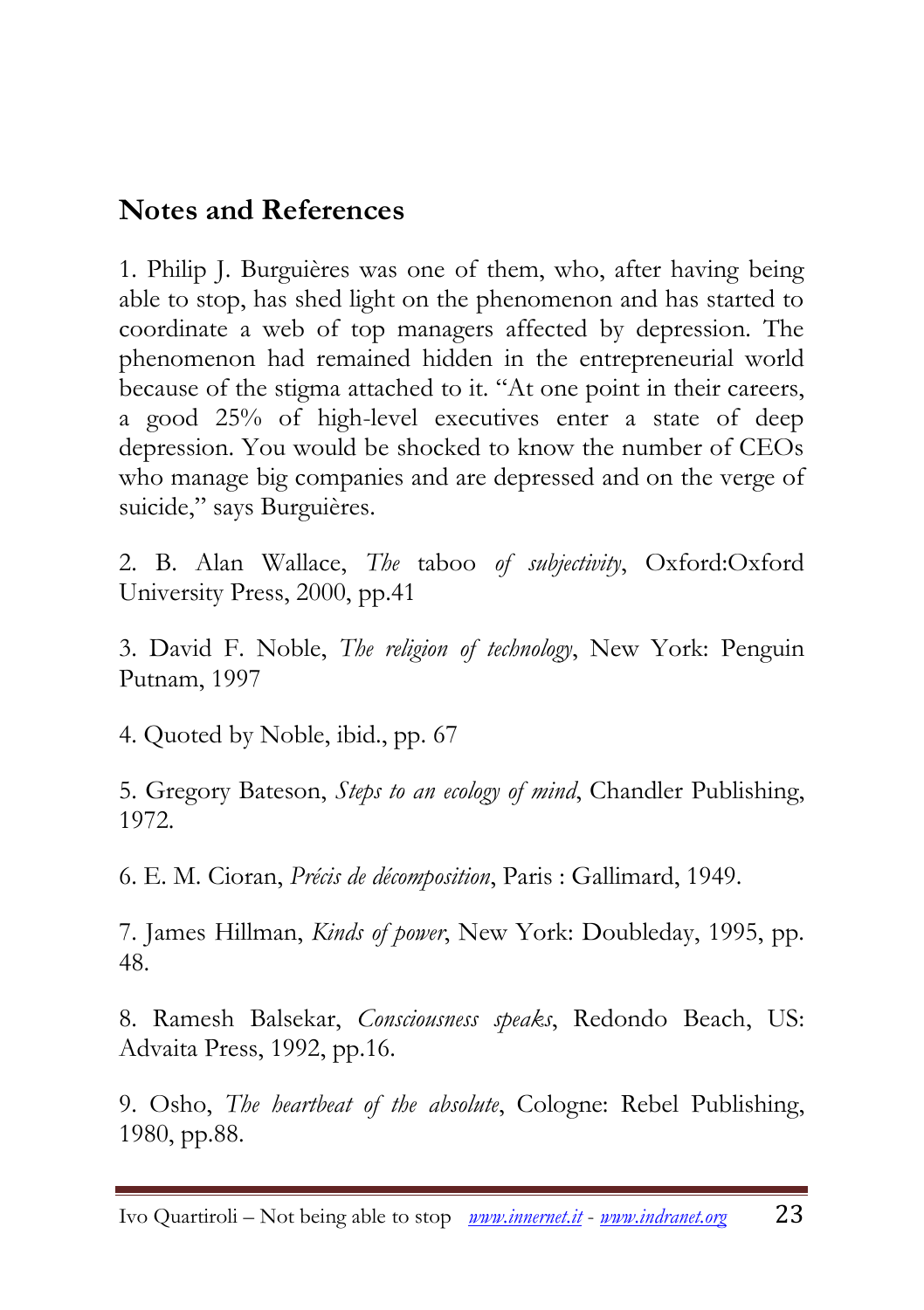10. A. H. Almaas, *The point of existence*, Berkeley, CA: Diamond Books, 1996, pp.85.

11. Ken Wilber, *The atman project*, Wheaton, US: Theosophical Publishing, 1980, pp.120.

12. Satprem, *Sri Aurobindo, or the adventure of consciousness*, New York: Harper & Row, 1974

13. Alan Watts, *The supreme identity*, Pantheon Books, Random House, 1950, pp.188.